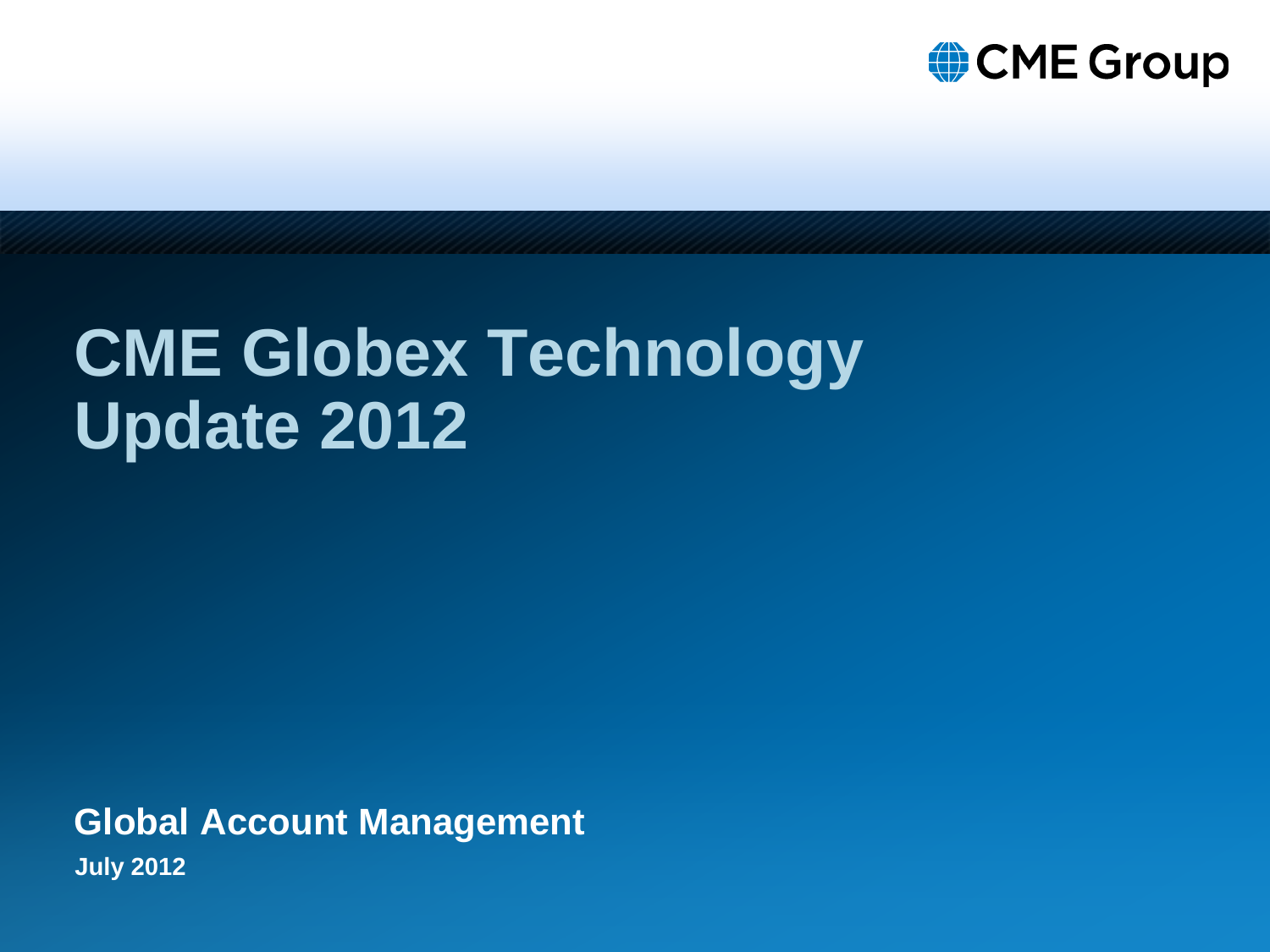### **Agenda**

- CME Globex: Growth, Accomplishments and Enhancements
- 2012 Performance Release
- FIX/FAST Operator Release
- Performance and Bandwidth Projections
- Further Resources

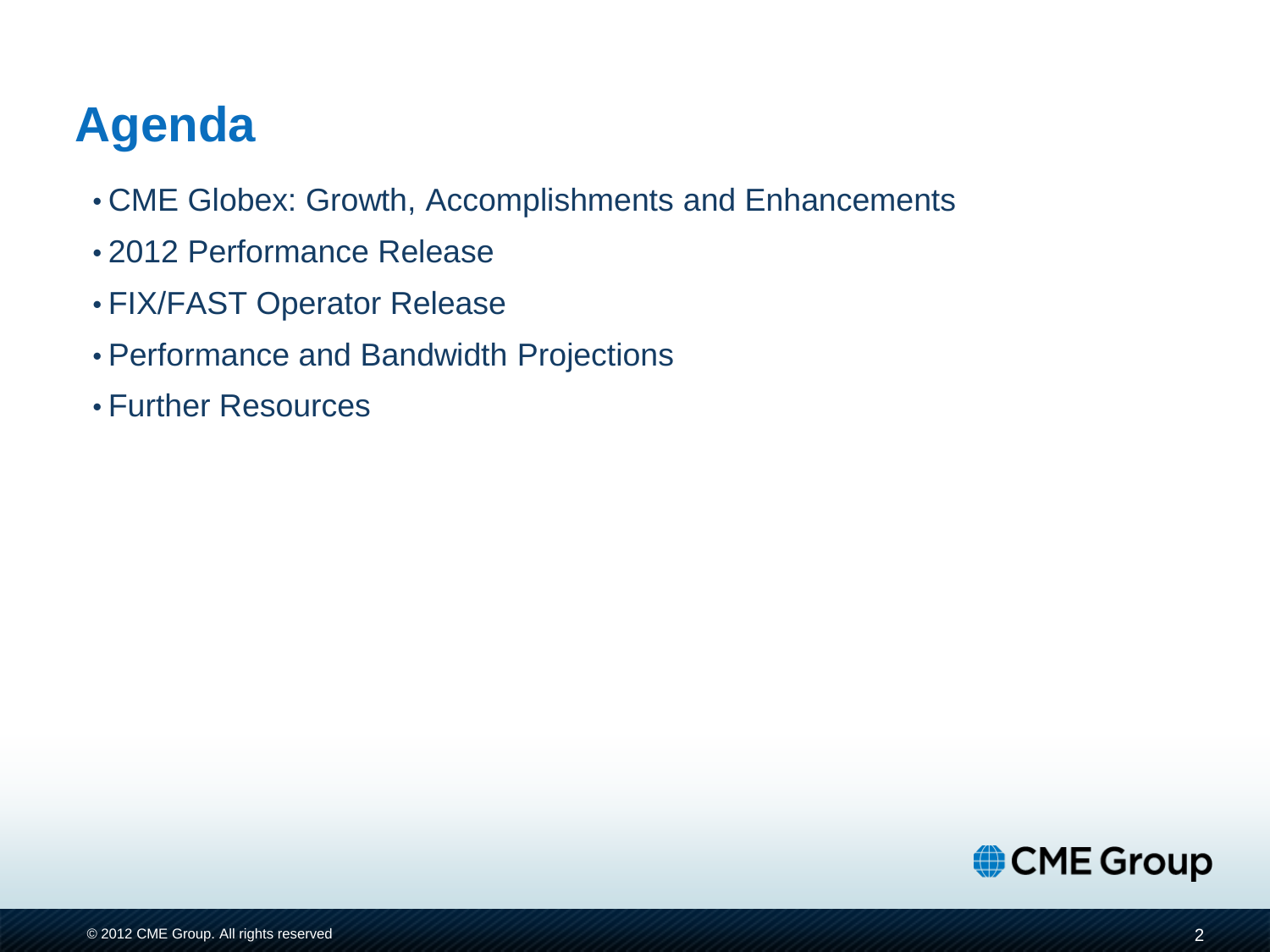

# **CME Globex: Growth, Accomplishments and Enhancements**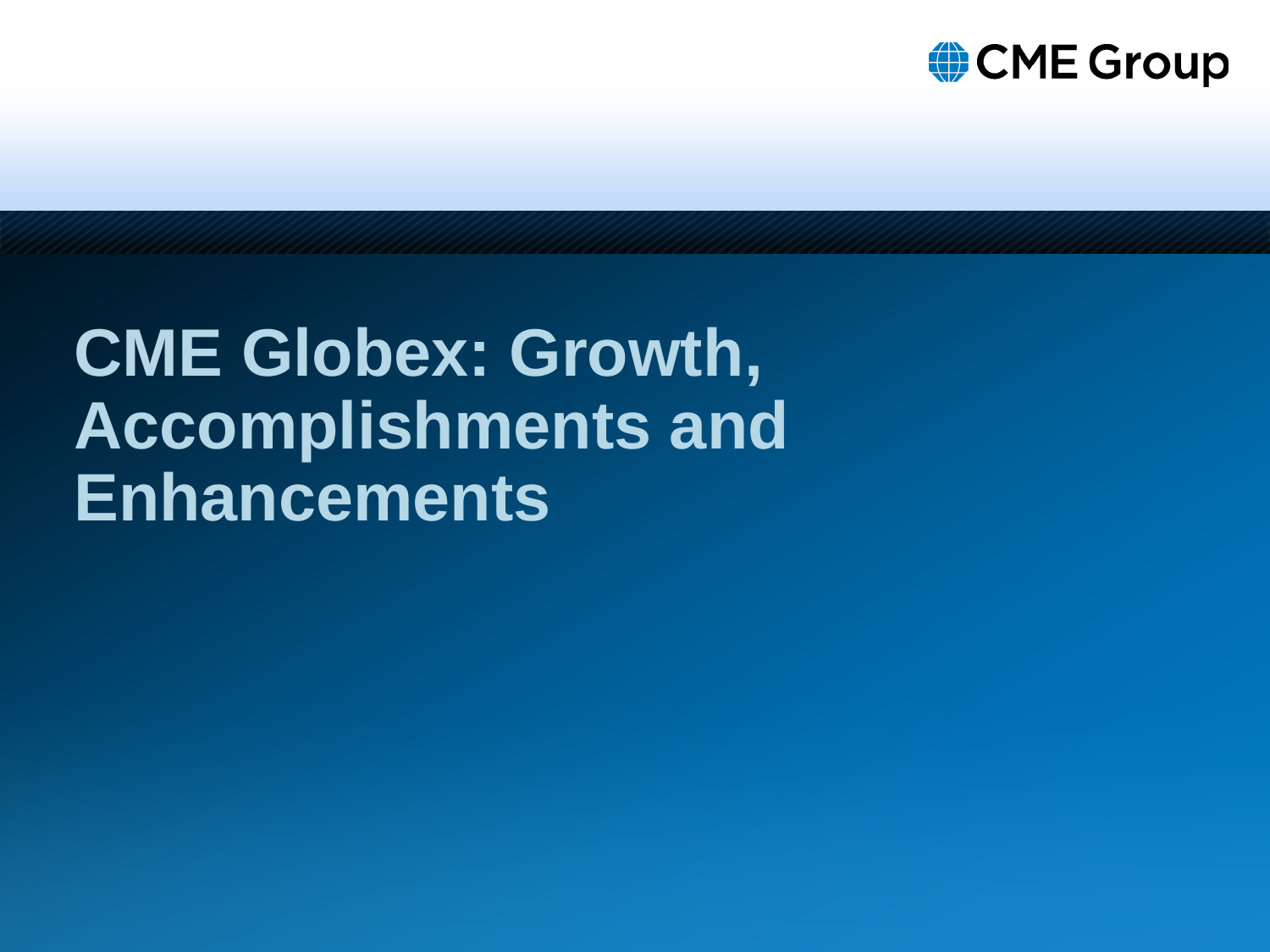### **CME Globex: A Platform for Growth**

#### **CME Globex has grown in scope and complexity throughout its lifecycle**

|                                         | 2005                                                              | 2012                                                                                                                                                                   |
|-----------------------------------------|-------------------------------------------------------------------|------------------------------------------------------------------------------------------------------------------------------------------------------------------------|
| <b>Exchanges</b>                        | <b>CME</b>                                                        | CME, CBOT, NYMEX, COMEX, DME, KRX,<br>BVMF, KCBT, MGEX, BMD and MexDer                                                                                                 |
| <b>Tools &amp; Services</b>             | <b>FirmSoft, AutoCert</b>                                         | FirmSoft, Autocert+, Drop Copy, Cancel on<br>Disconnect, CME Globex Credit Controls, Risk<br>Management Interface (2012), Firm Administrator<br>Dashboard, SMART Click |
| <b>Interfaces</b>                       | <i>iLink, Market Data API,</i><br><b>CME Globex Trader</b>        | iLink, FIX/FAST, streamlined FIX/FAST, EOS<br><b>Trader, ClearPort GUI and API, CME Direct</b>                                                                         |
| <b>Environments</b>                     | Production, Certification,<br><b>Disaster Recovery</b>            | Production, Certification, New Release, Disaster<br>Recovery, Out-of-Region Disaster Recovery                                                                          |
| <b>Network Access</b><br><b>Options</b> | <b>CME-managed, Client-</b><br>managed including 8<br><b>Hubs</b> | CME-managed, Client-managed including 8<br>Hubs, Proximity services (LNet, Jackson Direct),<br><b>Co-location Services</b>                                             |

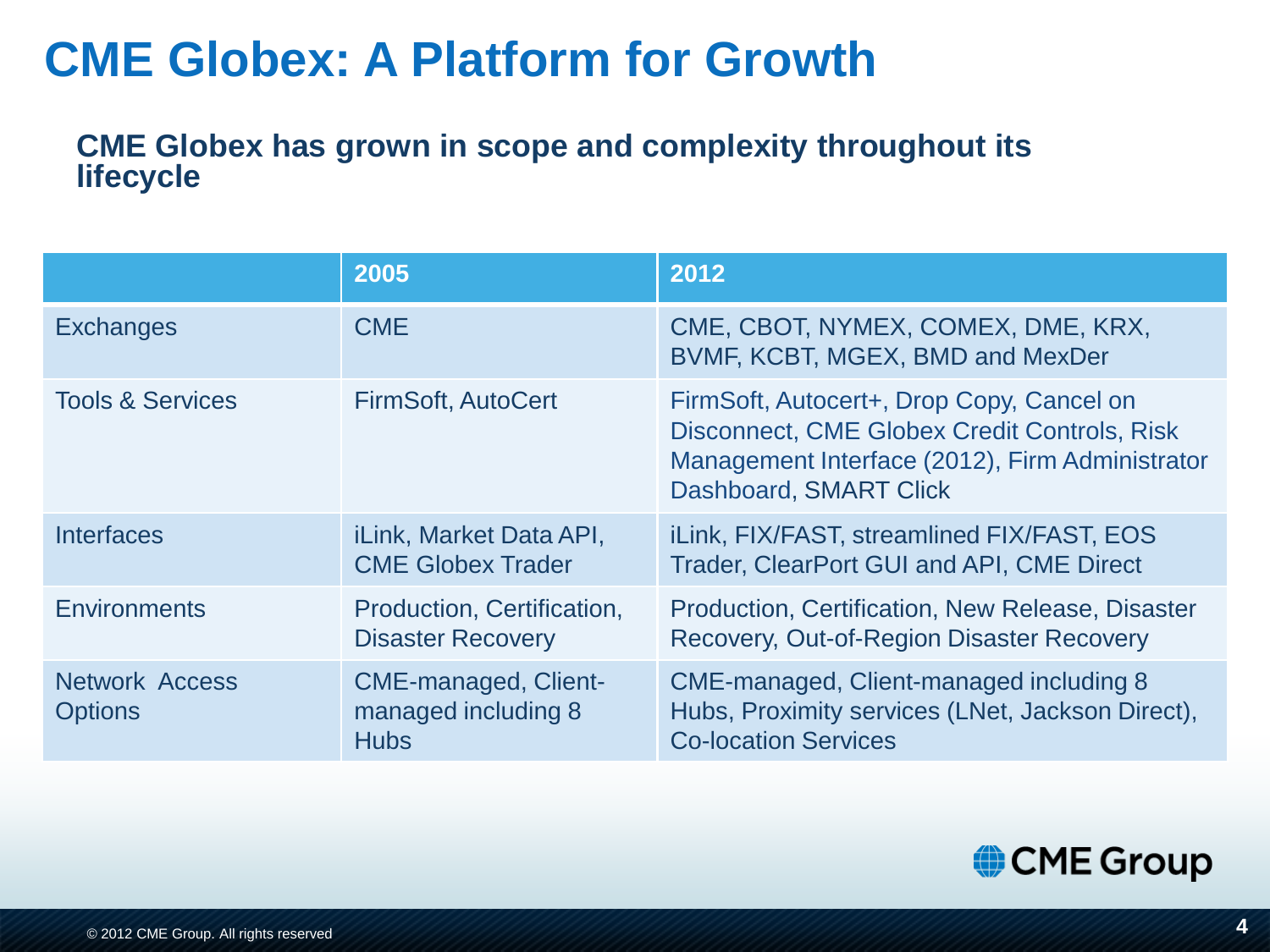### **CME Globex: Focus on Performance**

#### **TOTAL ORDER VOLUME AND AVERAGE ROUND TRIP TIME**



CME Group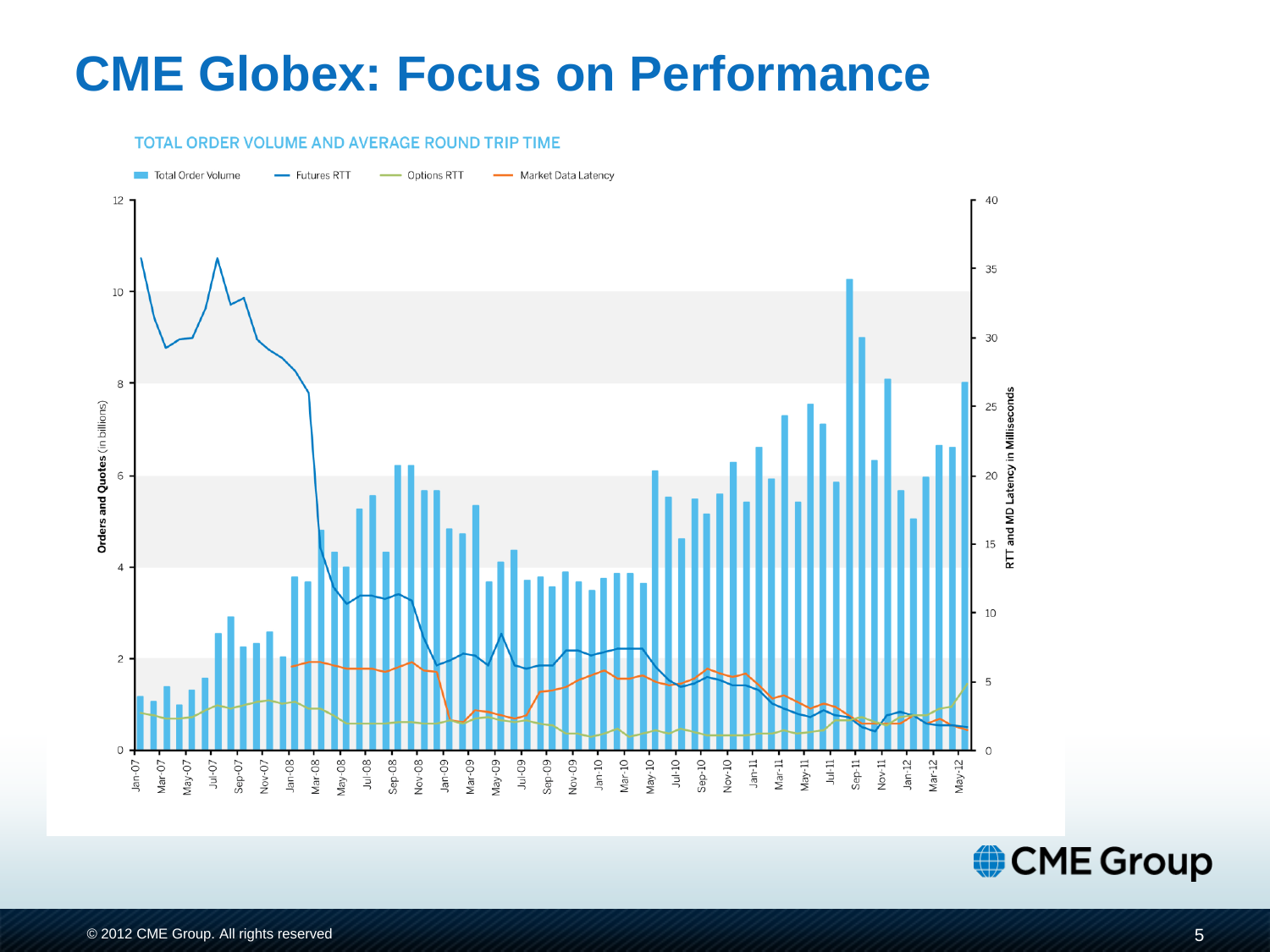### **CME Globex: Focus on Innovation**

#### **Upgraded Match Engine Technology – Completed September 2011**

- All CME Globex markets on a single leading-edge platform
- Reduced latency and variability
- Consistent functionality and messaging behavior

### **CME Co-Location Services – January 2012**

#### **[www.cmegroup.com/colo](http://www.cmegroup.com/colo)**

- Hosting, connectivity and support services provided in our state-of-the-art data center
- Lowest latency connectivity to CME Globex
- 1 and 10 Gb connections through CME GLink
- Over 100 customers globally

#### **Risk Management Interface (RMI) – April 2012**

- Allows clearing firms to block/unblock order entry at the account level
- Available via either an Application Programming Interface (API) or an exchange-provided Graphical User Interface (GUI)

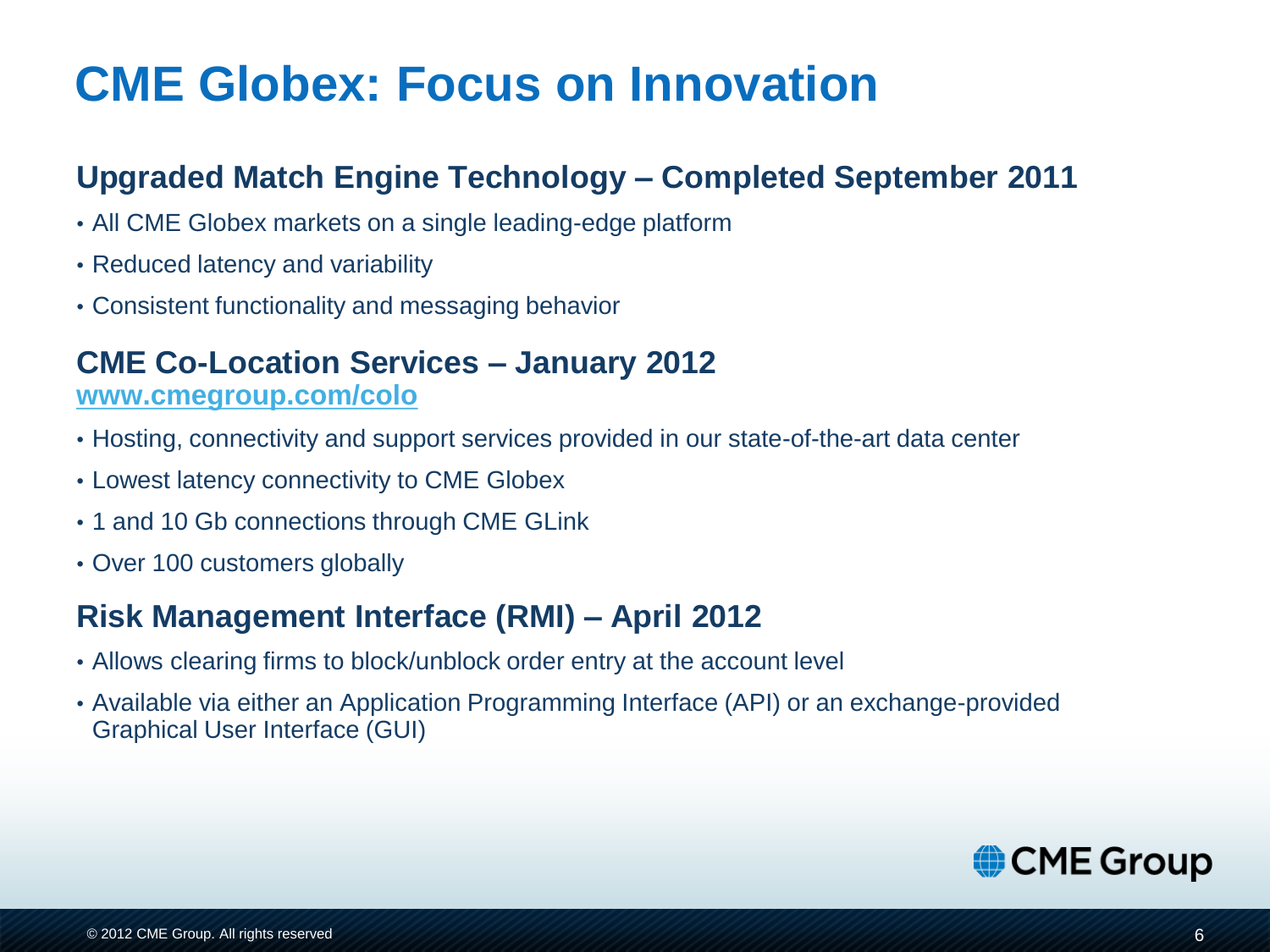### **CME Globex: Focus on Innovation**

#### **CME Direct – June 2012**

- Exchange-provided front-end offers free, side-by-side access to CME Group listed futures and OTC markets all on one screen.
- Straight-through processing and straight-through clearing via CME ClearPort
- Launched with NYMEX benchmark energy futures and select OTC markets
- Expansion into additional CME Group markets planned

#### **Global Backbone – Q4 2012**

- High capacity, high availability, low latency, multi-purpose global network backbone
- Provides customers with business continuity via international and NY hub locations

#### **Out-of-Region Disaster Recovery – Q4 2012**

• Leverages a geographically diverse datacenter to improve resiliency

#### **Consolidated Fill Messaging – 2013**

• Improved messaging efficiency across iLink, market data and Clearing through fill message consolidation

#### **Market Data Protocol – 2013**

• Evaluate and implement a new market data protocol

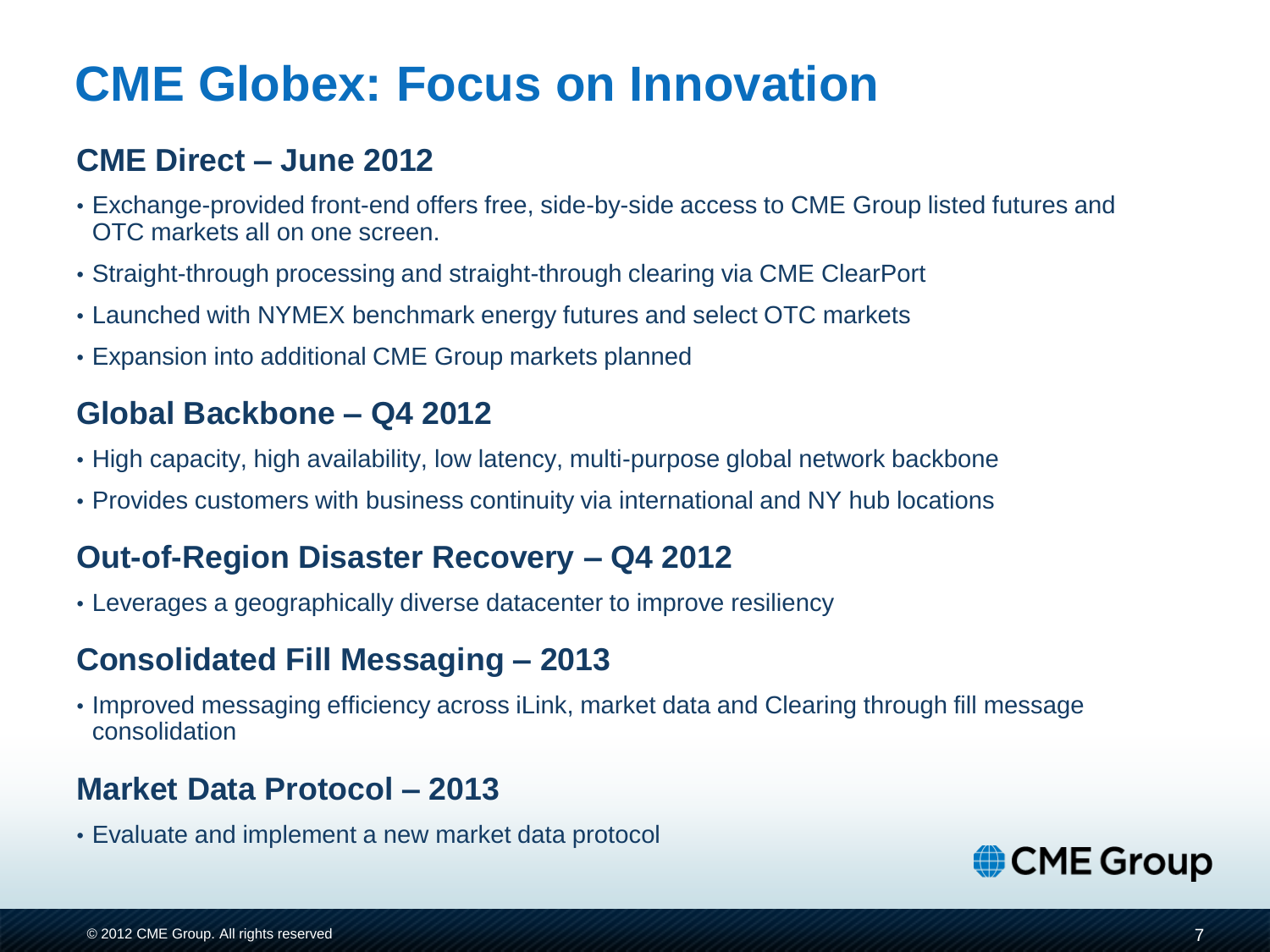

# **2012 Performance Release**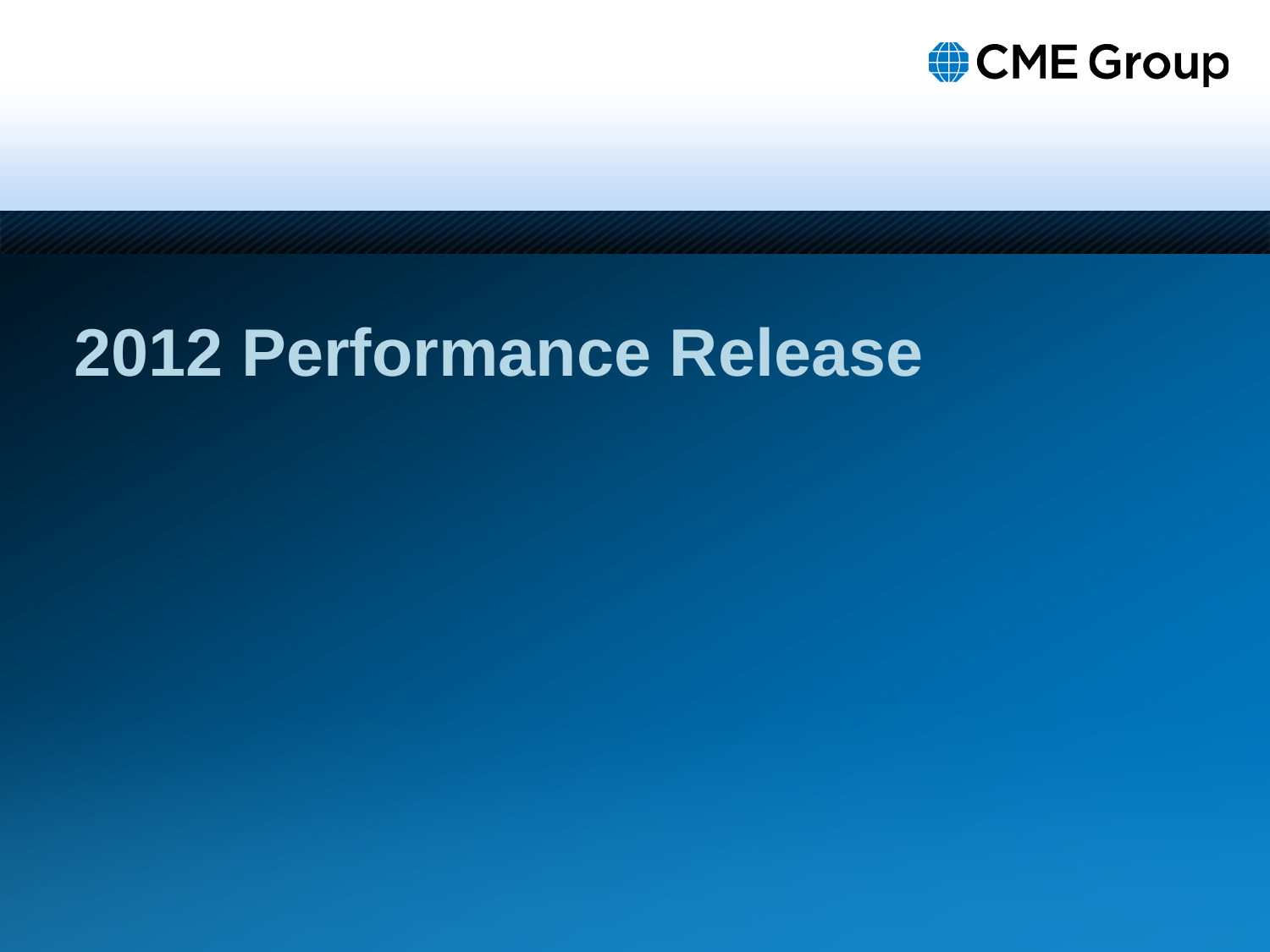## **Architecture Enhancements & Reengineering**

A comprehensive CME Globex release to **improve performance, increase throughput capacity and reduce variability**

Gains will be achieved through a combination of architectural enhancements and re-engineering

#### **Infrastructure**

- Low latency network architecture
- High availability with low variability
- Hardware refresh

#### iLink

- Software reengineered for high performance
- Reduction of variability across iLink sessions and paths
- Hardware refresh

#### Market Data Platform

- Component consolidation
- Software reengineered for high performance
- Hardware refresh

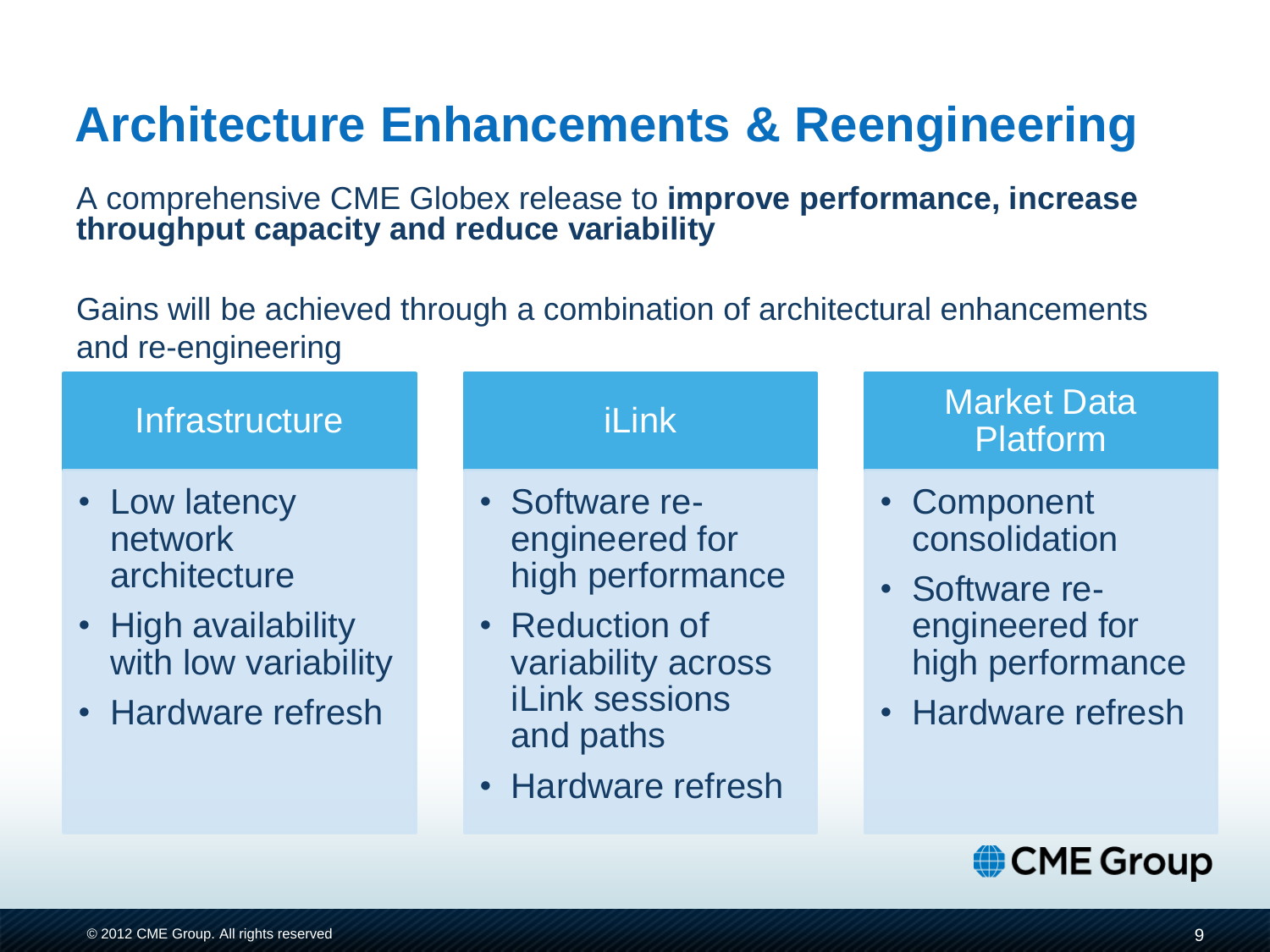### **Significant Customer Benefits**

#### **iLink order routing**

- Faster performance and increased throughput per iLink session
- Reduced variability across sessions and throughout the trading day
- Messaging enhancements to improve FIX compliancy

#### **Market Data Platform**

• Faster performance and better alignment with iLink messaging

#### **Simplified IP Model**

- Only one set of IPs and ports per iLink session to manage
	- CME Group manages routing between production, in-region and out-of-region disaster recovery environments
- Only one set of source IPs for market data B-feed channels

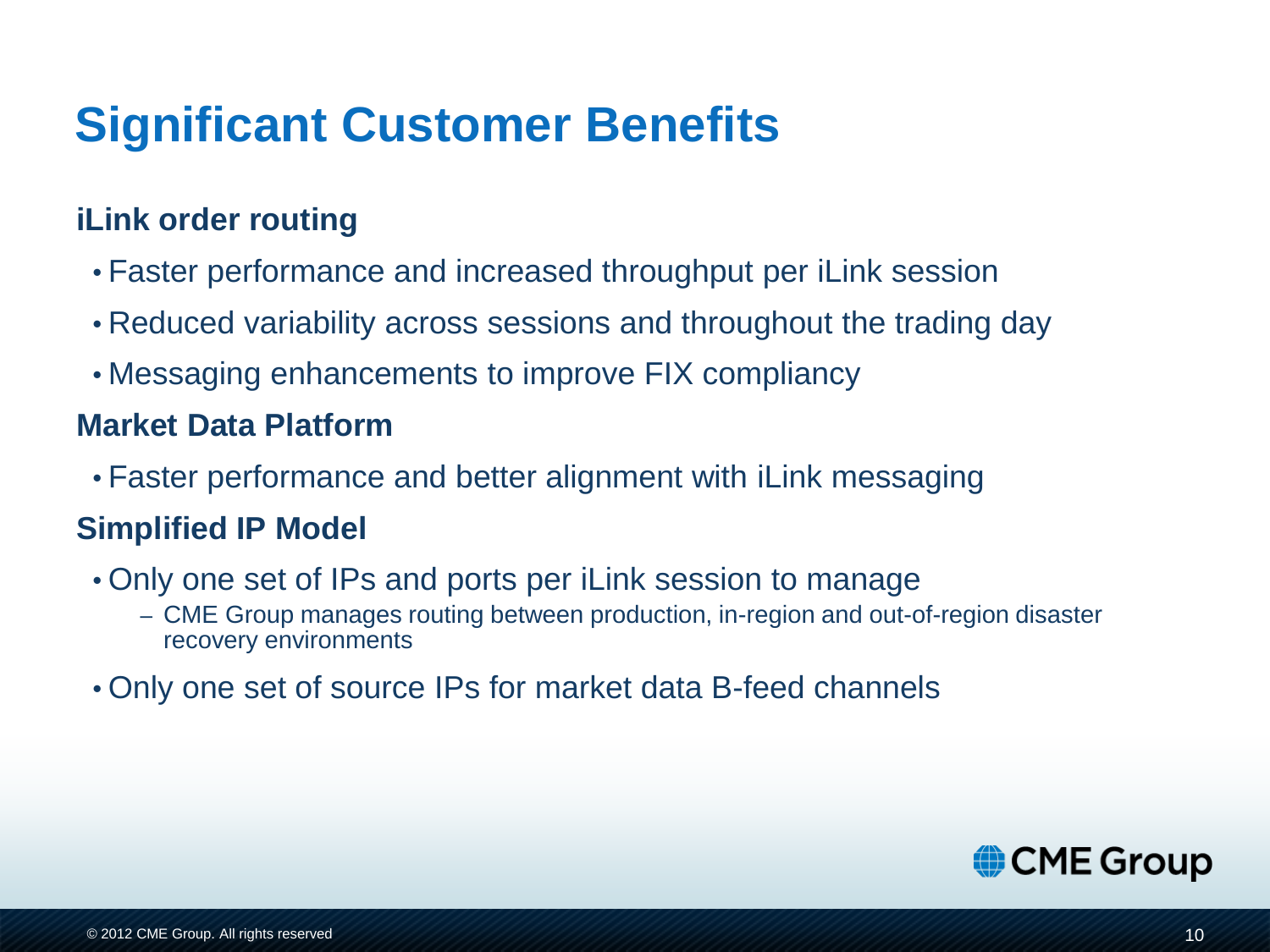### **Performance and Bandwidth\***

#### **Both iLink and market data will have significantly faster performance**

- iLink 50-70% reduced Round-Trip Times (RTT) overall
- FIX/FAST 60-80% faster dissemination across all channels

#### **iLink variability throughout the trading day and across sessions will also be improved**

• 40-60% reduced variability overall

#### **Market data bandwidth demands are expected to increase due to the faster performance**

- 10-20% growth across all channels for this release
- Forecast: **50-70%** growth this year, including the FIX/FAST operator release

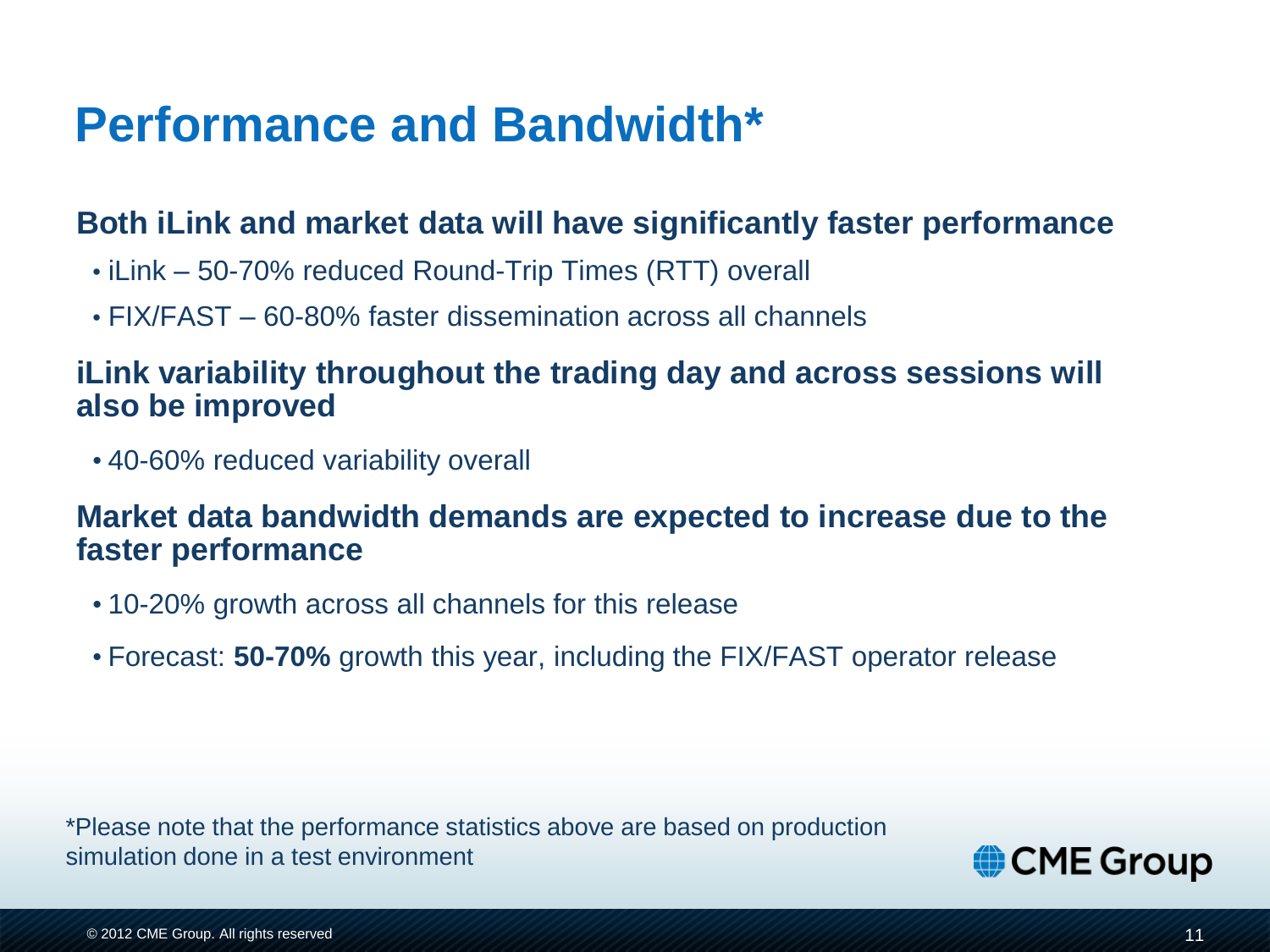### **IP and Port Changes**

Because we are moving to all new hardware and supporting the new simplified IP model, IPs and ports will change for both market data and il ink

#### **Market Data Platform**

- As each market data channel launches, the source IP will change
	- Customers who permission traffic by source IP will need to update their network routing permissions
	- Multicast channel addresses will not change

#### **iLink Order Routing**

- •To access the new high performance iLink gateways, customers will need to use new IPs and ports for all iLink sessions
	- IP and port changes are required to participate in mock trading sessions
	- **All** sessions must change IPs and ports either for the Early Adopter period on October 7 or the full iLink launch on October 14

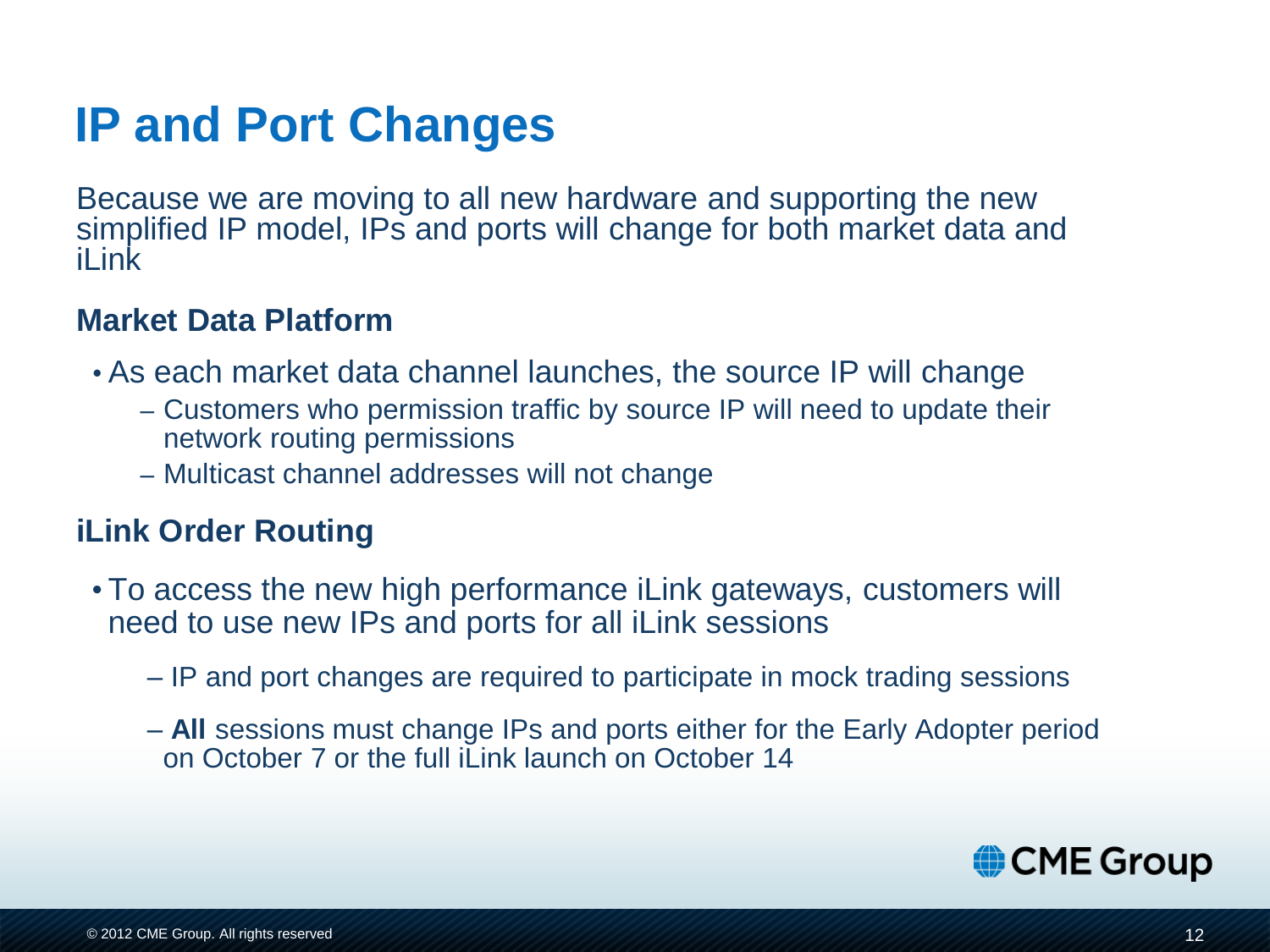### **Current IP Model - iLink**

Currently, customers must manage two sets of IPs and ports for each iLink session.



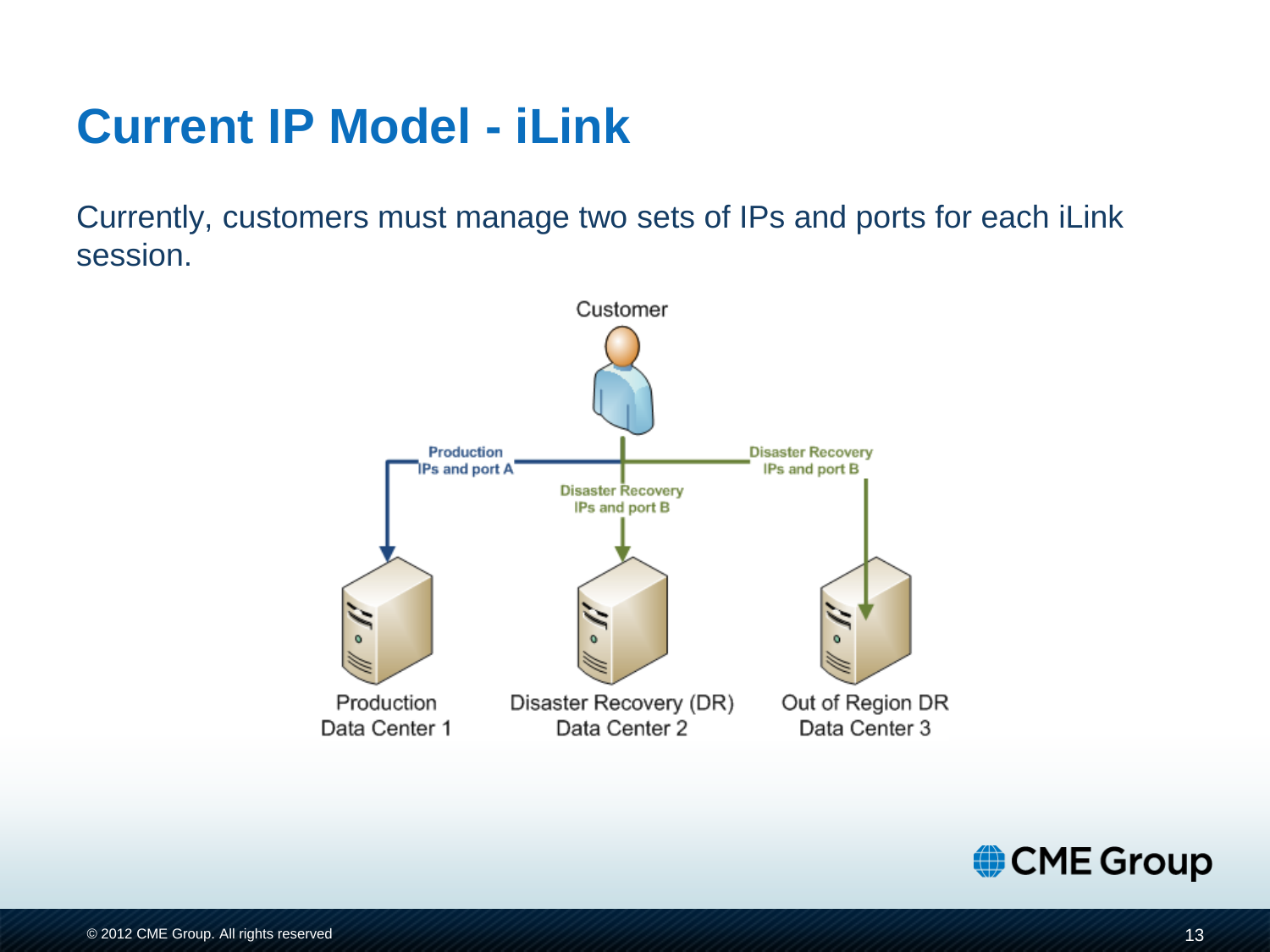### **Simplified IP Model - iLink**

Under the simplified IP model, the customer only has one set of IPs and a single port per iLink session. CME Group will route network traffic to each data center as needed.



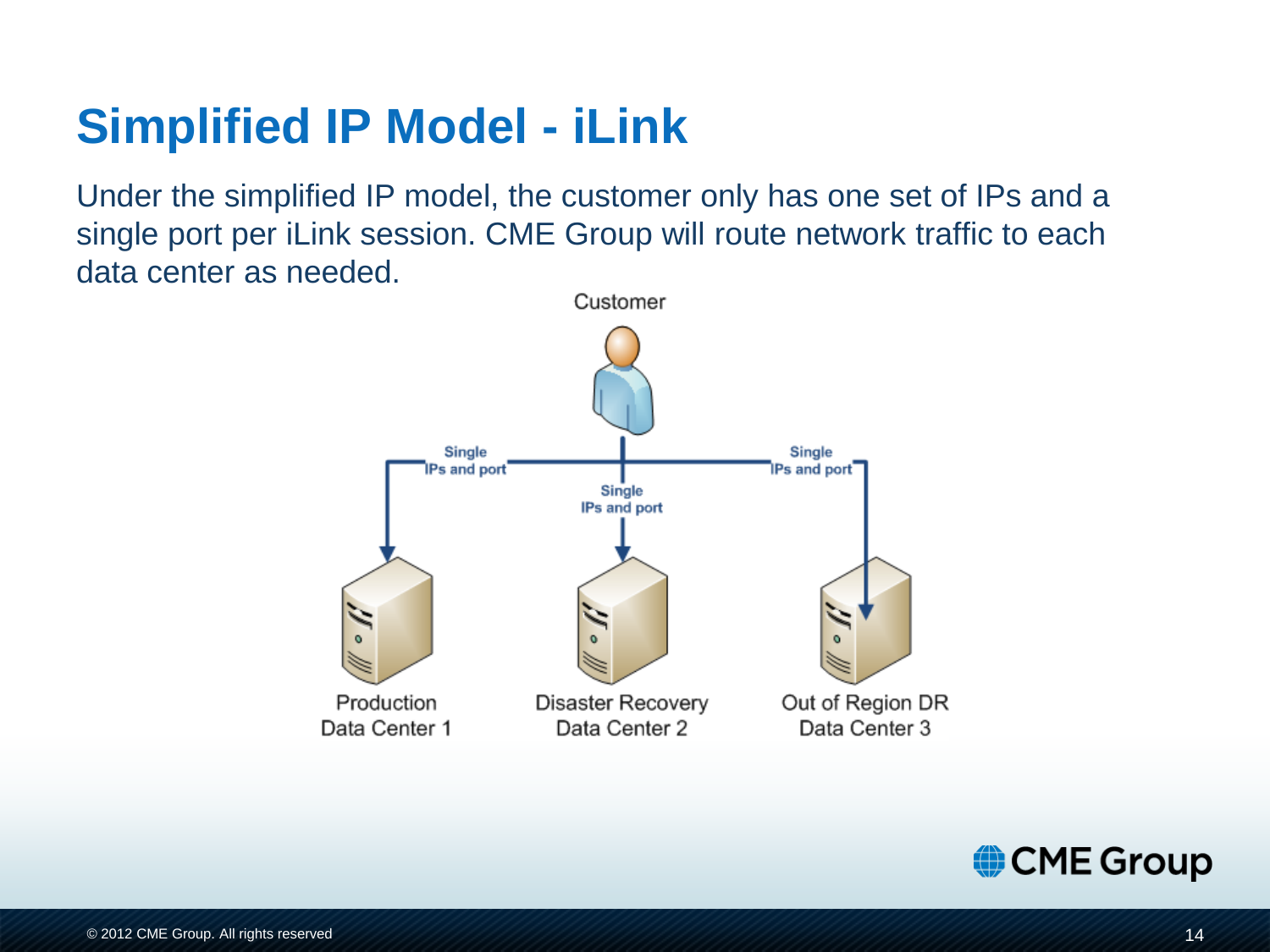## **Simplified IP Model: iLink and Drop Copy**

### **Effective November 4, 2012**

- Customers must use their current DR IPs and ports until November 4
- Each iLink and Drop Copy session will use a single pair of IPs (primary and backup) to connect to the production, in-region and out-of-region disaster recovery (DR) environments
- CME Group will route network traffic to the in-region and out-of-region DR environments if necessary†

# **New iLink IPsAnd Ports available now in the Firm Administrator Dashboard**

• Drop Copy Target ID IPs (primary and backup) will remain the same

*†Note: the out-of-region DR environment is not accessible via Chicagobased connections.*

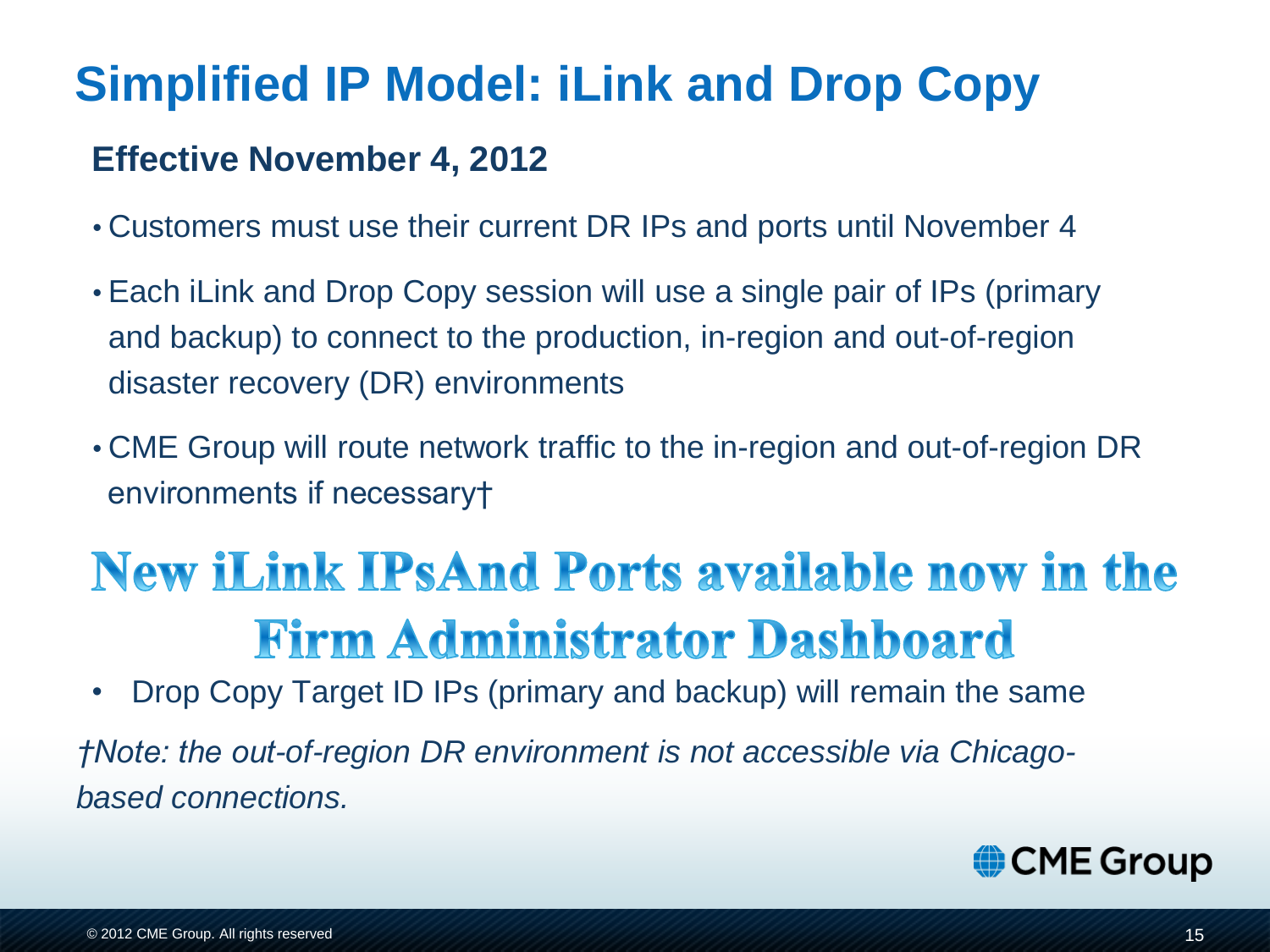### **Simplified IP Model – Market Data**

- Currently, customers receive market data from different Source IP addresses during a Disaster Recovery (DR) event
	- The B-feed source IPs change during a DR event
	- A-feed is not supported during a DR event
- The simplified IP model will normalize the B-feed source IPs across all three datacenters
	- Customers will not need to modify their firewall rules during a DR event

*Note: CME Group does not recommend restricting message traffic by source IPs* CME Group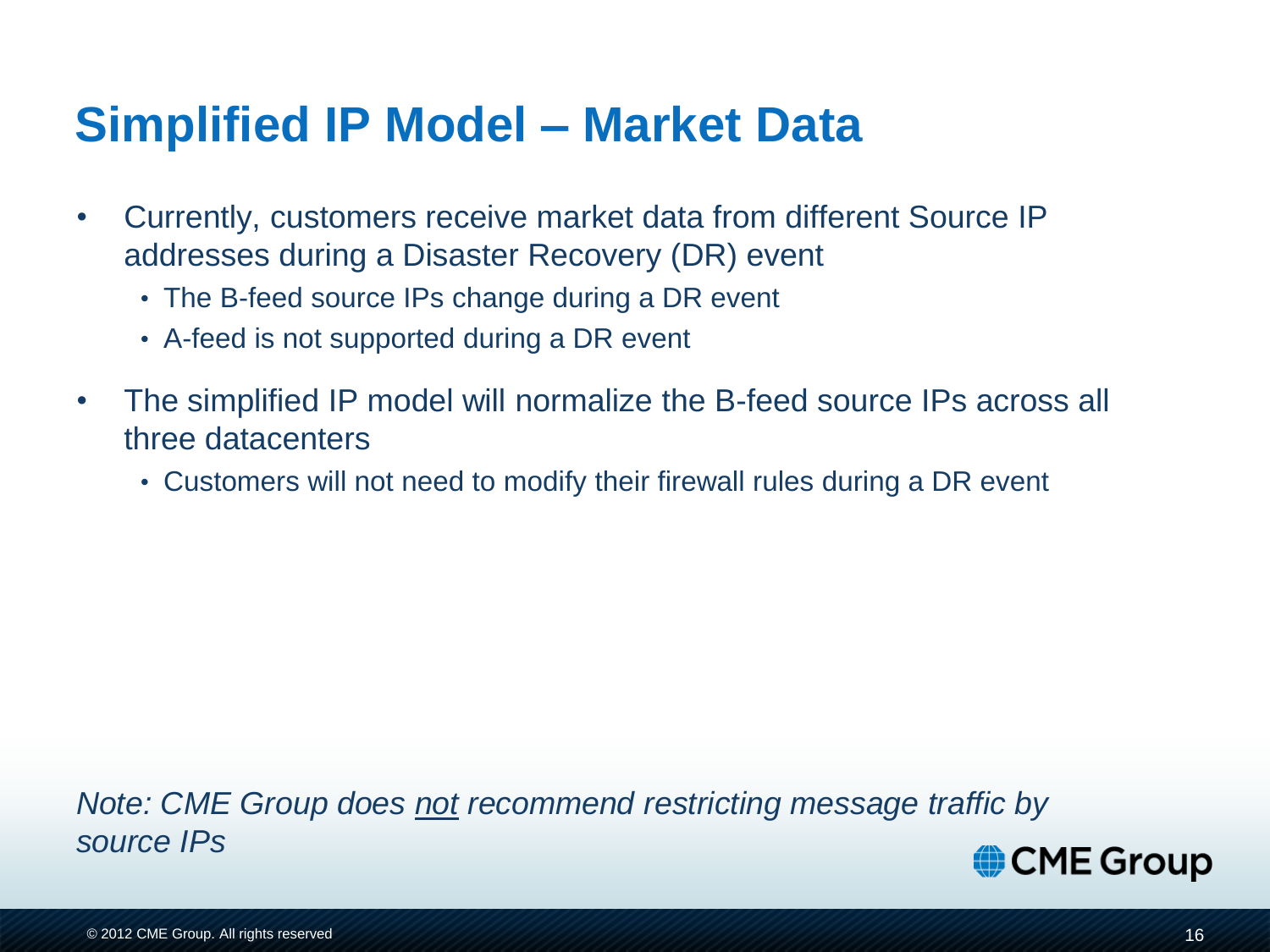### **iLink Messaging Changes**

This release includes a number of minor iLink messaging changes.

#### **Improved FIX Compliancy**

- Hardened sequence number processing for Administrative messages
- Logout and disconnect for critical customer messaging errors
- Replacing empty mandatory tags with the value "null" in rejects

#### **At Customers' Request**

• More descriptive reject reasons to support consistent customer processing

#### **Better Environment Protection**

• In-flight Order Status Requests limited to 50 to protect performance and environment components

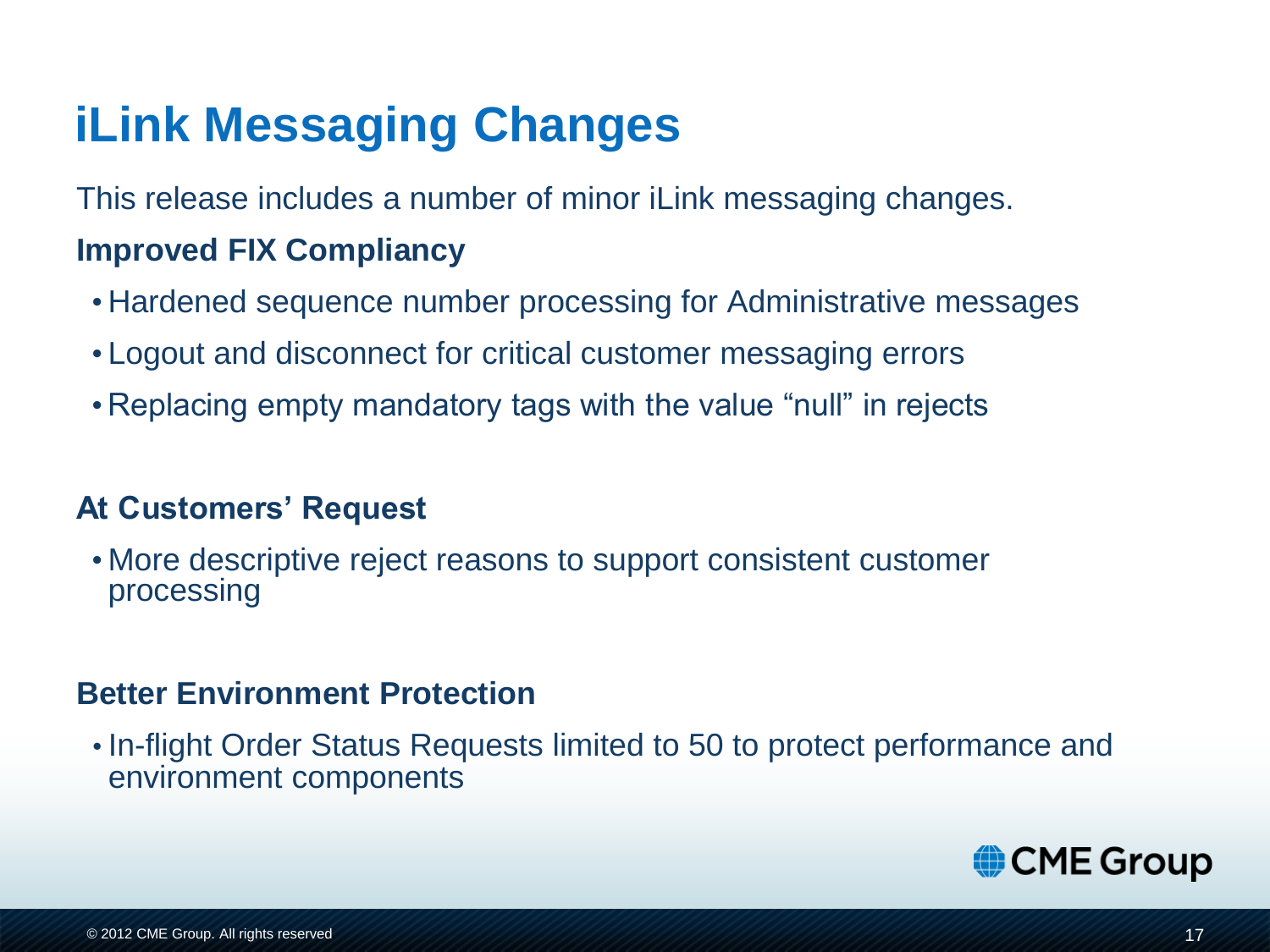### **Related Enhancements**

**Risk management tools and market protections are being enhanced to keep pace with improved performance and ensure highest levels of market integrity**

#### **CME Globex Credit Controls (GC2) and Risk Management Interface (RMI)**

• Increasing performance of risk management tools to be consistent with iLink and infrastructure improvements

#### **Volume Controls**

• Reviewing volume control functionality and settings for ideal throughput, performance and risk mitigation

#### **iLink Capacity and Throughput Guidelines**

• Reviewing capacity and throughput guidelines for optimal performance

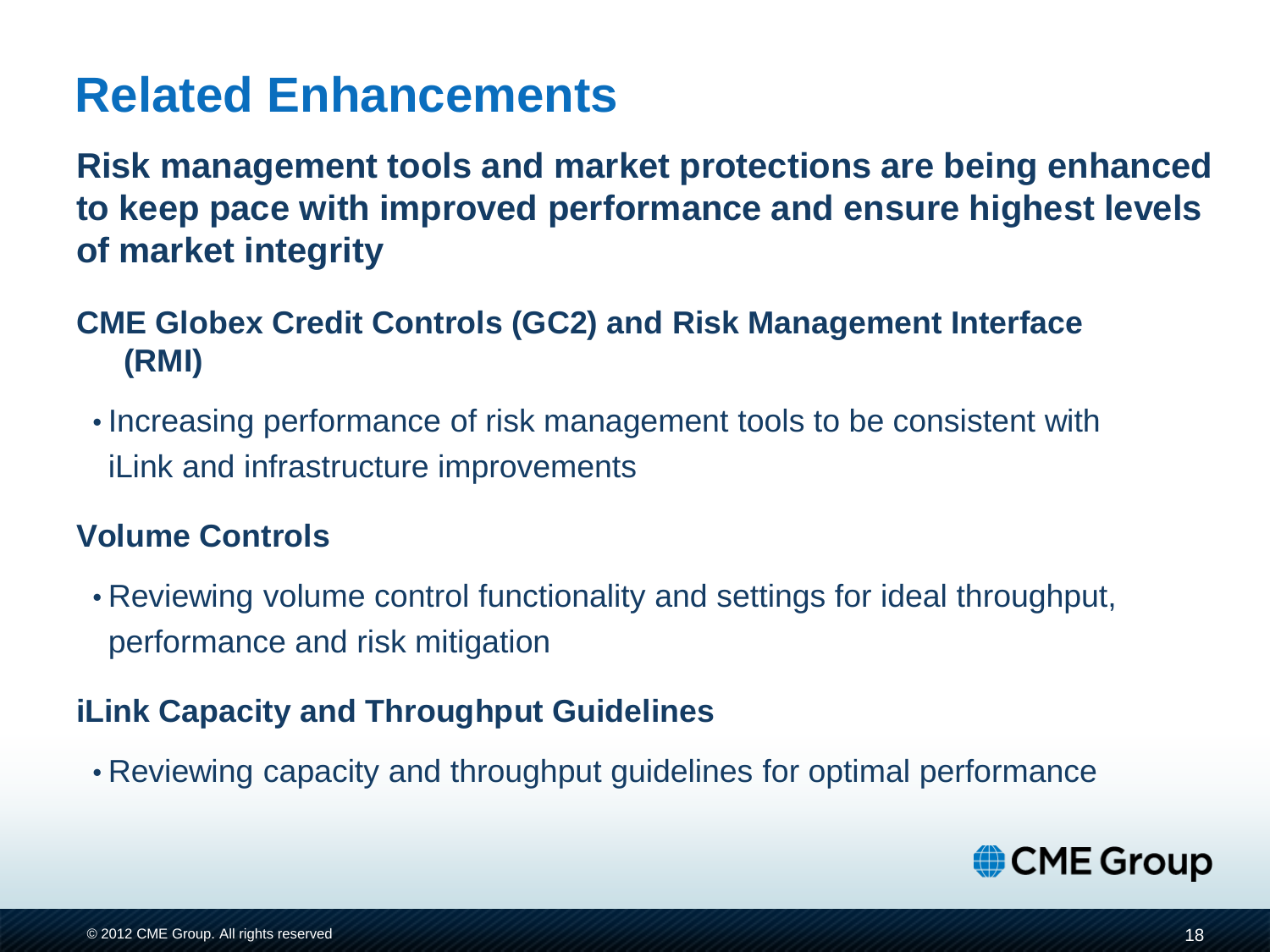### **Impacts on Partner Exchange Markets**

#### **Hosted Exchanges**

Hosted Partner Exchange markets will realize the same benefits from the improvements and must prepare for the same impacts

| <b>Hosted Partner Exchanges</b>   |                                   |
|-----------------------------------|-----------------------------------|
| <b>Bursa Malaysia Derivatives</b> | <b>Dubai Mercantile Exchange</b>  |
| <b>GreenX</b>                     | <b>Kansas City Board of Trade</b> |
| <b>Korea Exchange</b>             | <b>Minneapolis Grain Exchange</b> |

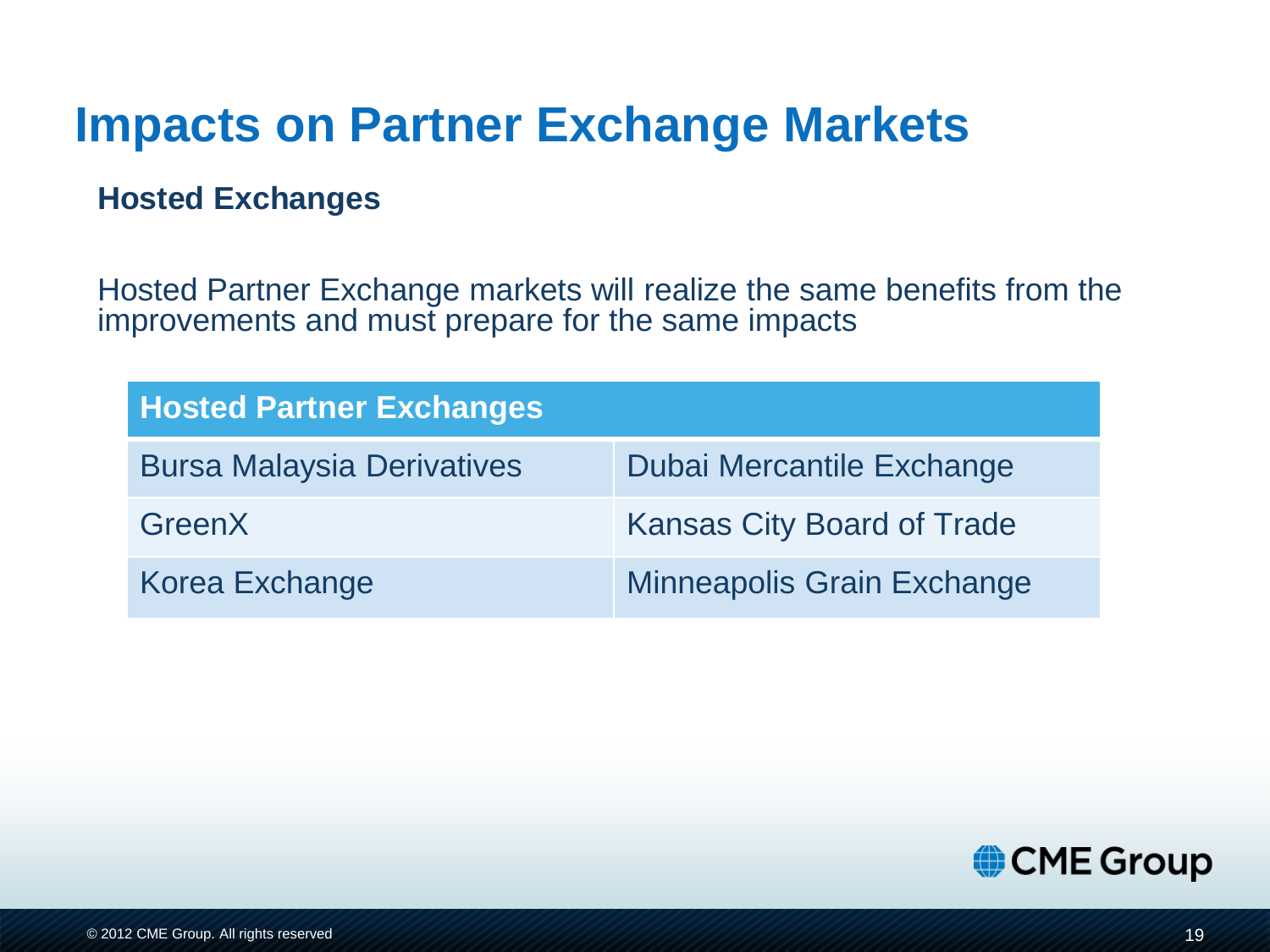### **Impacts on Partner Exchange Markets**

#### **Order Routing Partner Exchanges**

|                                          | <b>Performance</b><br><b>Improvements</b> | <b>Messaging</b><br><b>Changes</b> | <b>iLink IP and</b><br><b>Port Changes</b> | <b>Market Data</b><br><b>Source IP</b><br><b>Changes</b> |
|------------------------------------------|-------------------------------------------|------------------------------------|--------------------------------------------|----------------------------------------------------------|
| <b>BM&amp;FBovespa</b><br>North-to-South |                                           |                                    |                                            |                                                          |
| <b>BM&amp;FBovespa</b><br>South-to-North |                                           |                                    |                                            |                                                          |
| <b>MexDer</b><br>North-to-South          |                                           |                                    |                                            |                                                          |
| <b>MexDer</b><br>South-to-North          |                                           |                                    |                                            |                                                          |

Partner market data in ITC and streamlined FIX/FAST formats will not be impacted.

CME Group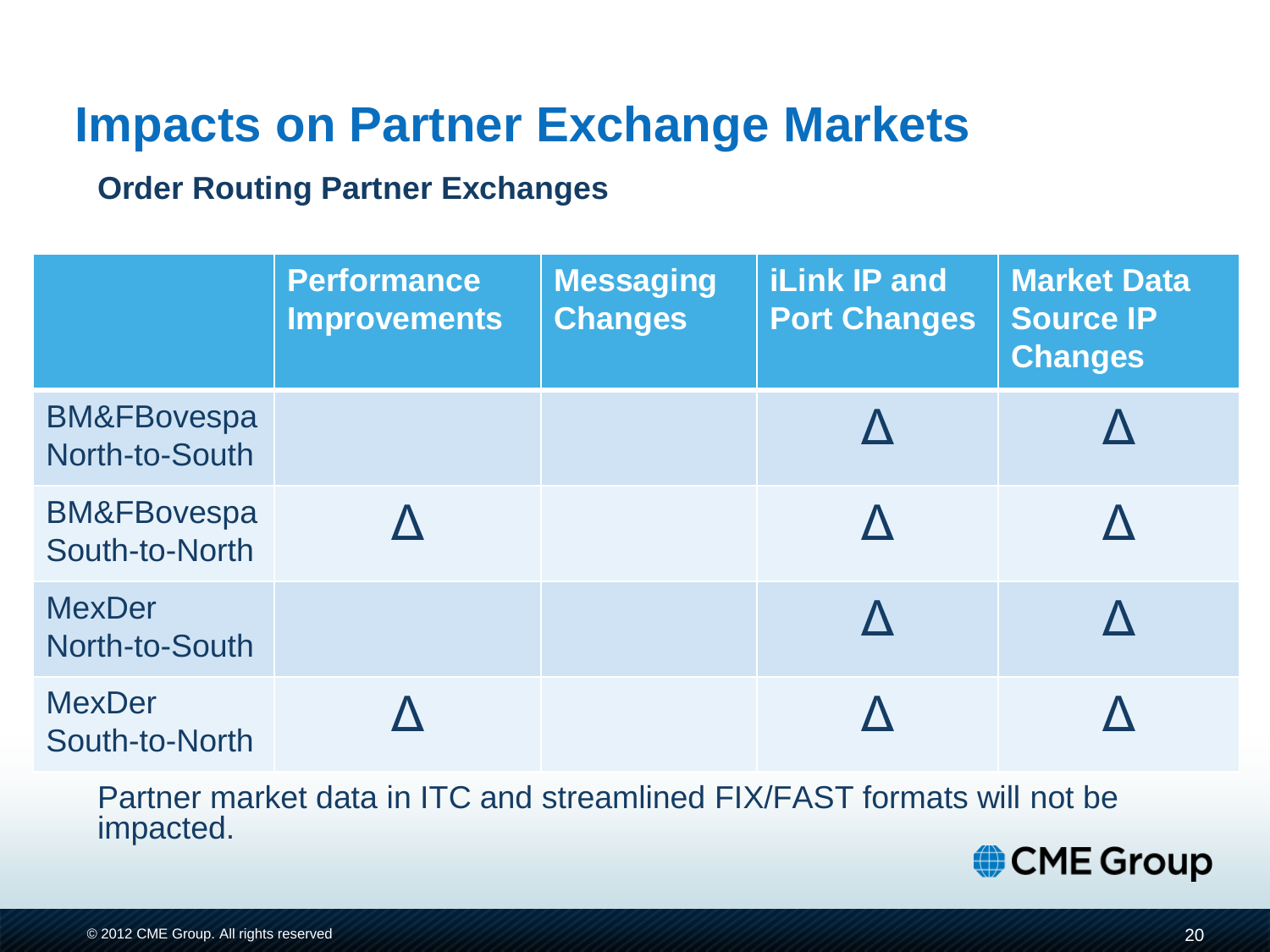### **Rollout Plan – Overview**

### **A phased approach to minimize risk for all customers**

#### **All market participants will have equal access to the new performance environment**

- Market Data Platform will be migrated incrementally first, followed by iLink
- New iLink gateways will be introduced through a 1-week Early Adopter program followed by a hard cutover

#### Market Data Platform iLink • 5-week cutover with • Early Adopter program the match engines • Hard cutover • New software and • New software and hardware hardware • Available now in New • Available now in New Release for testing Release for testingCME Group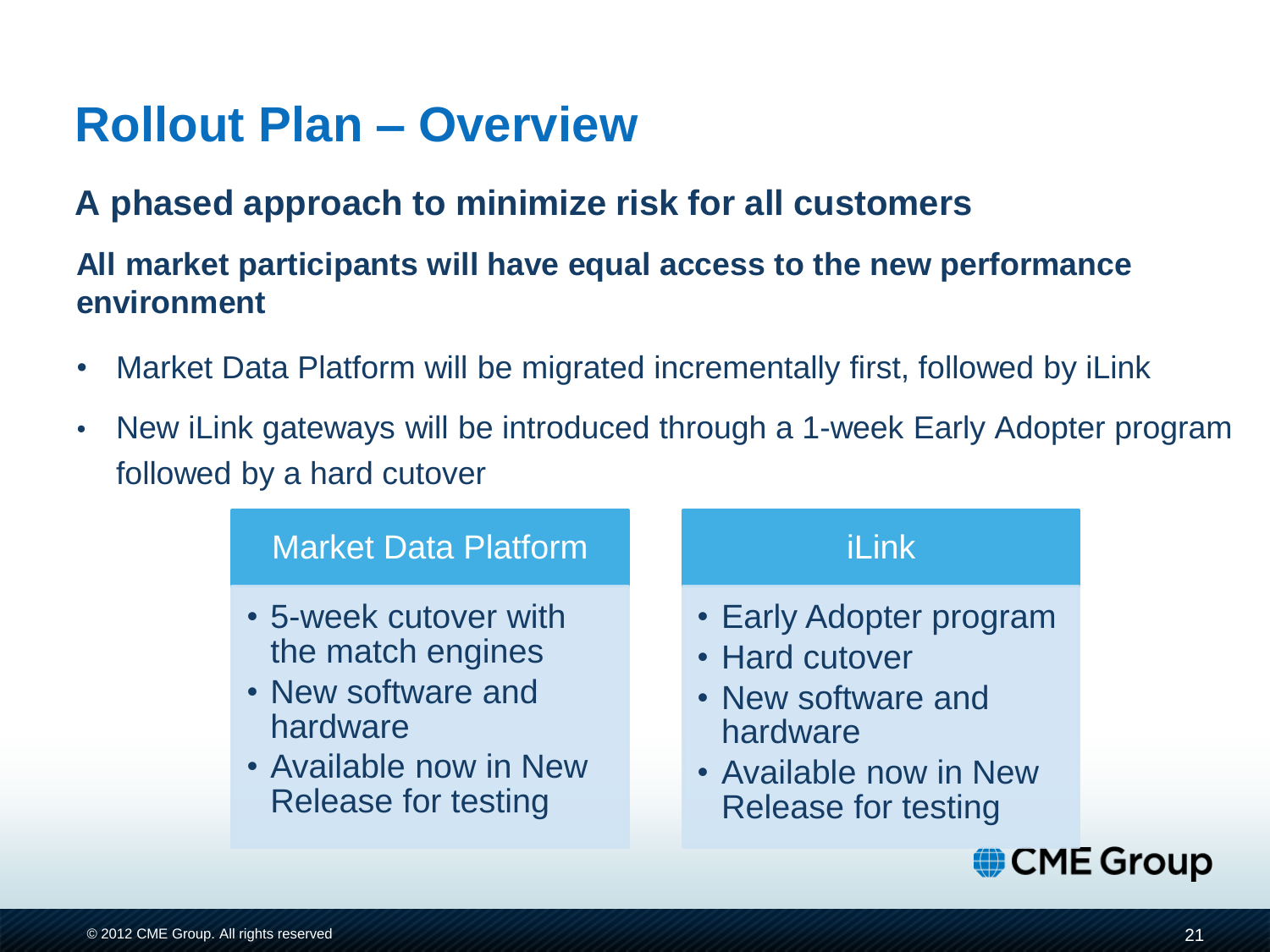### **Rollout Plan – Mock Sessions**

**Mock Trading Sessions for customer performance testing**

Phase 1 **Performance market data Current iLink** •**Only current IPs and ports available August 25 September 8 and 29** Phase 2 **Performance market data Performance iLink** •**Current and new IPs and ports available September 22 October 6 and 13**

Performance testing can only be done in the Production environment

• Functional testing available now in New Release

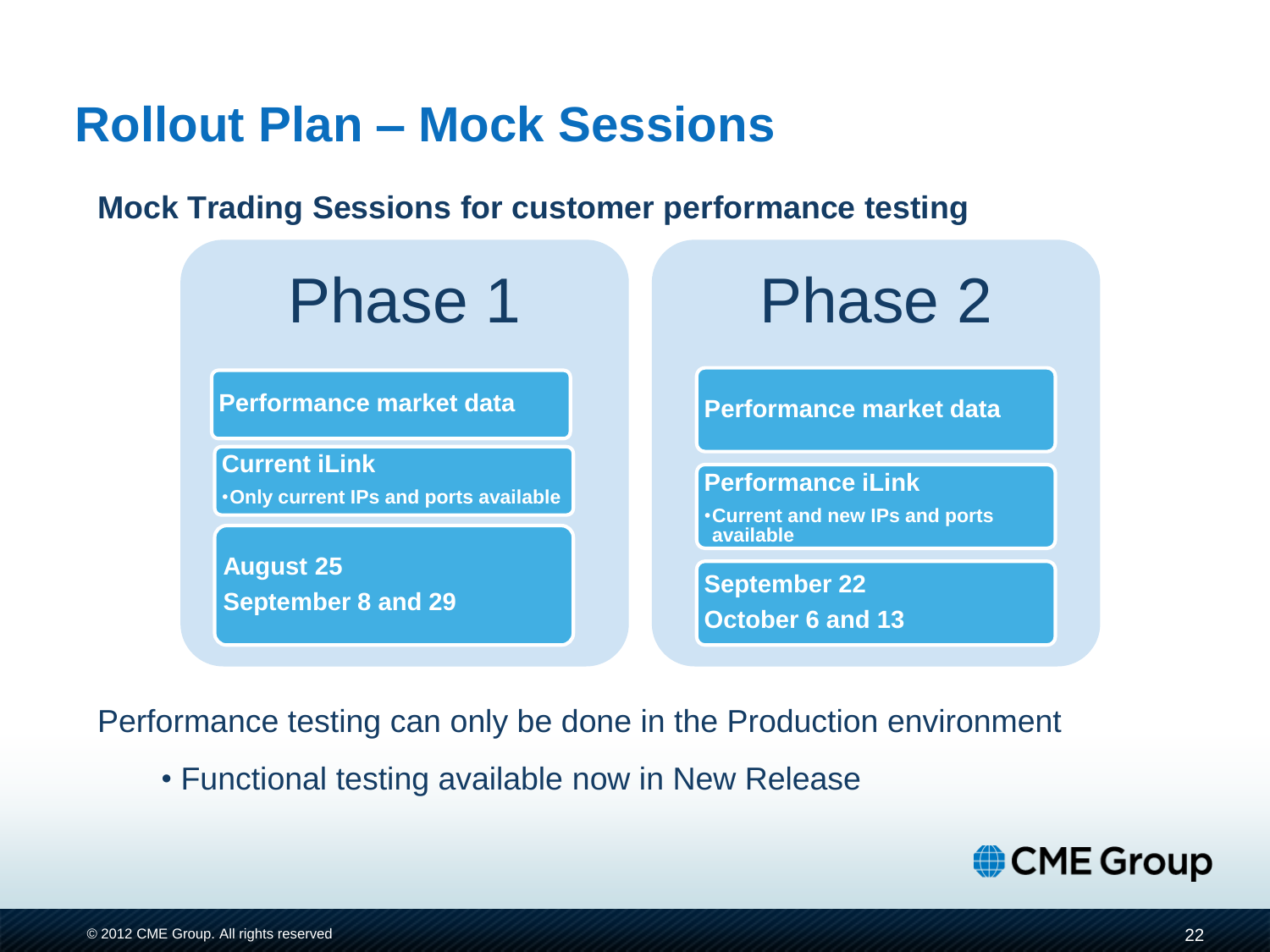### **Rollout Plan – Early Adopter Period for iLink**

#### **The iLink launch will occur in two phases**

#### **Phase 1: Early Adopter (EA)**

- One week, October 7-12
- Allows customers to experience the high performance iLink environment
- Sessions must be flagged for EA **by October 3rd**
	- Contact your FCM and Global Account Manager to flag EA sessions
- EA sessions **must** use their new IPs and Ports
- Limit your EA participation to **no more than 20%** of your iLink sessions to manage your risk during EA

**Note: In the event complications arise during EA, EA sessions will be unable to rollback to the legacy environment**

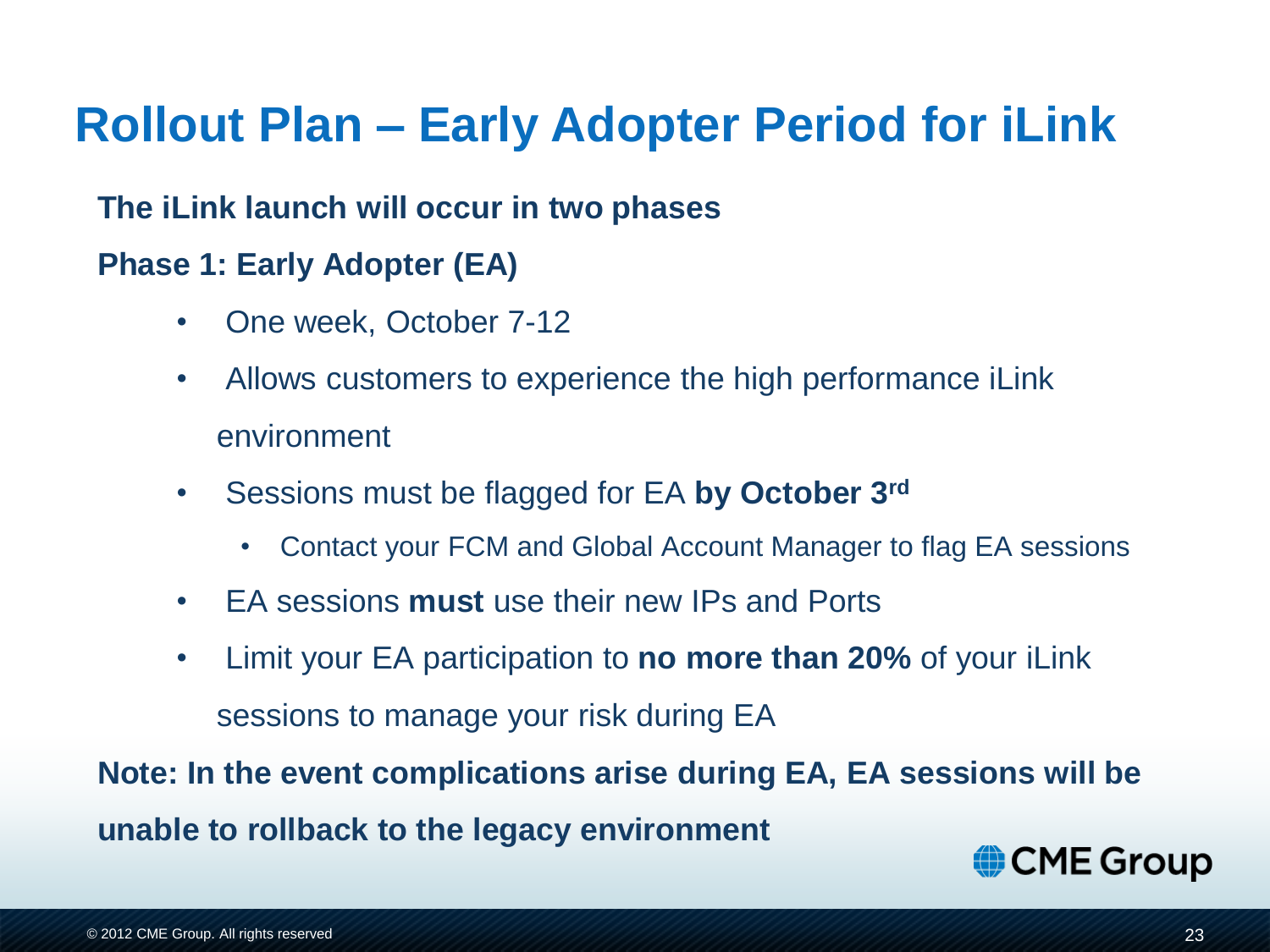### **Rollout Plan – Hard Cutover for all iLink Sessions**

#### **Phase 2: iLink Hard Cutover**

- October 14<sup>th</sup>
- •All sessions **must** use their new IPs and Ports and move to the high performance environment
- •The legacy environment will no longer be available

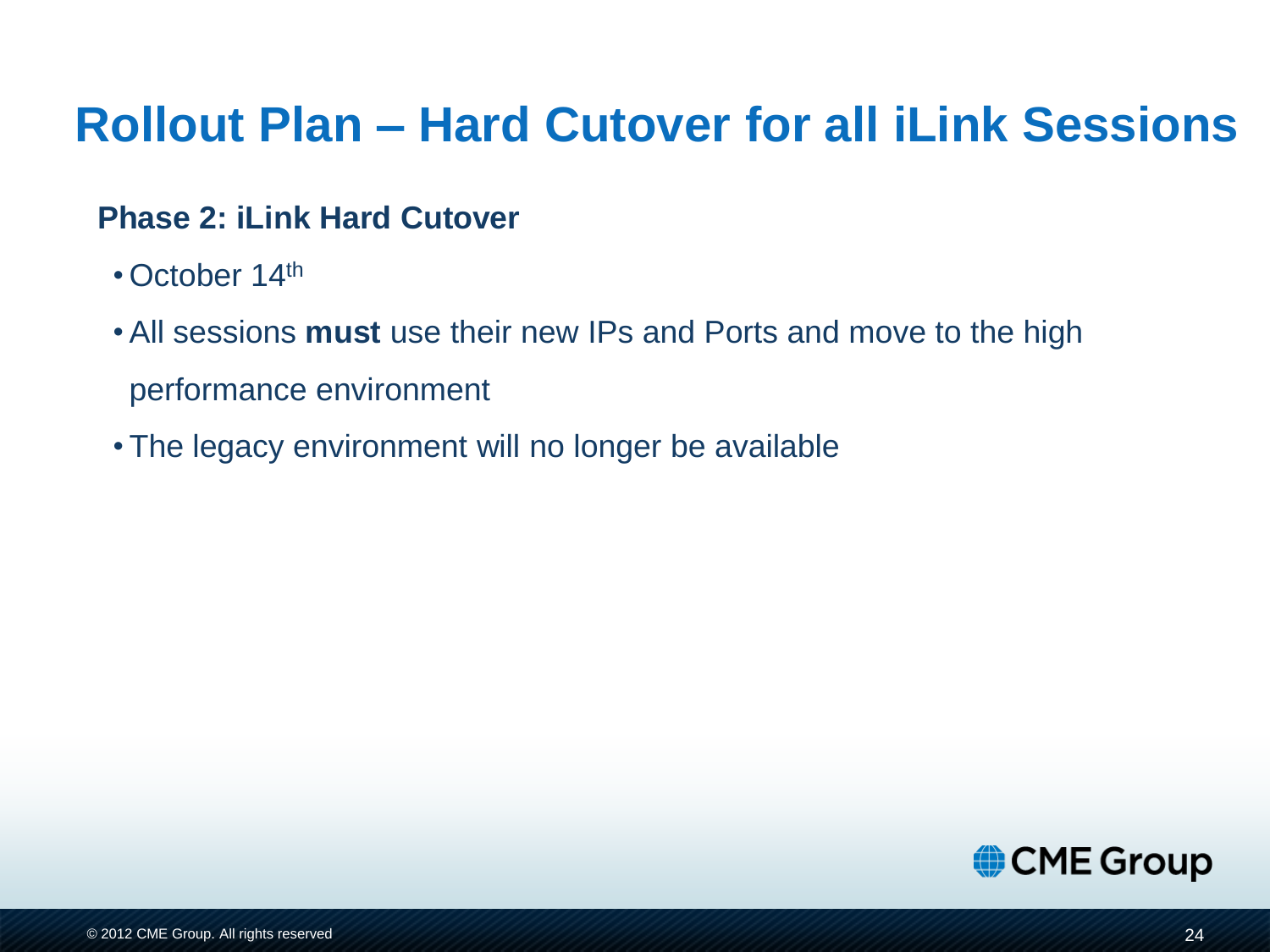### **Rollout Plan – New Release**



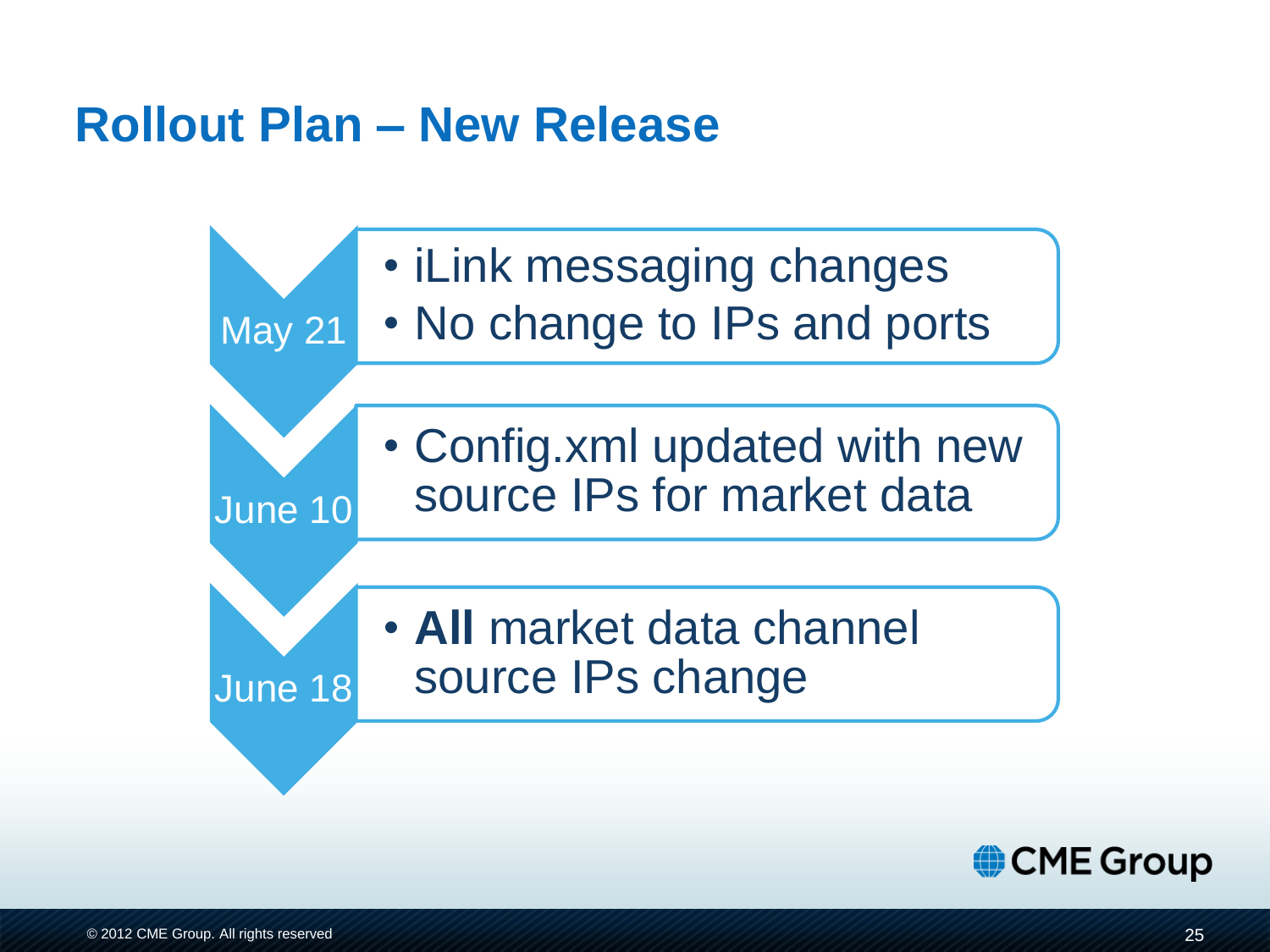### **Rollout Plan - Production**



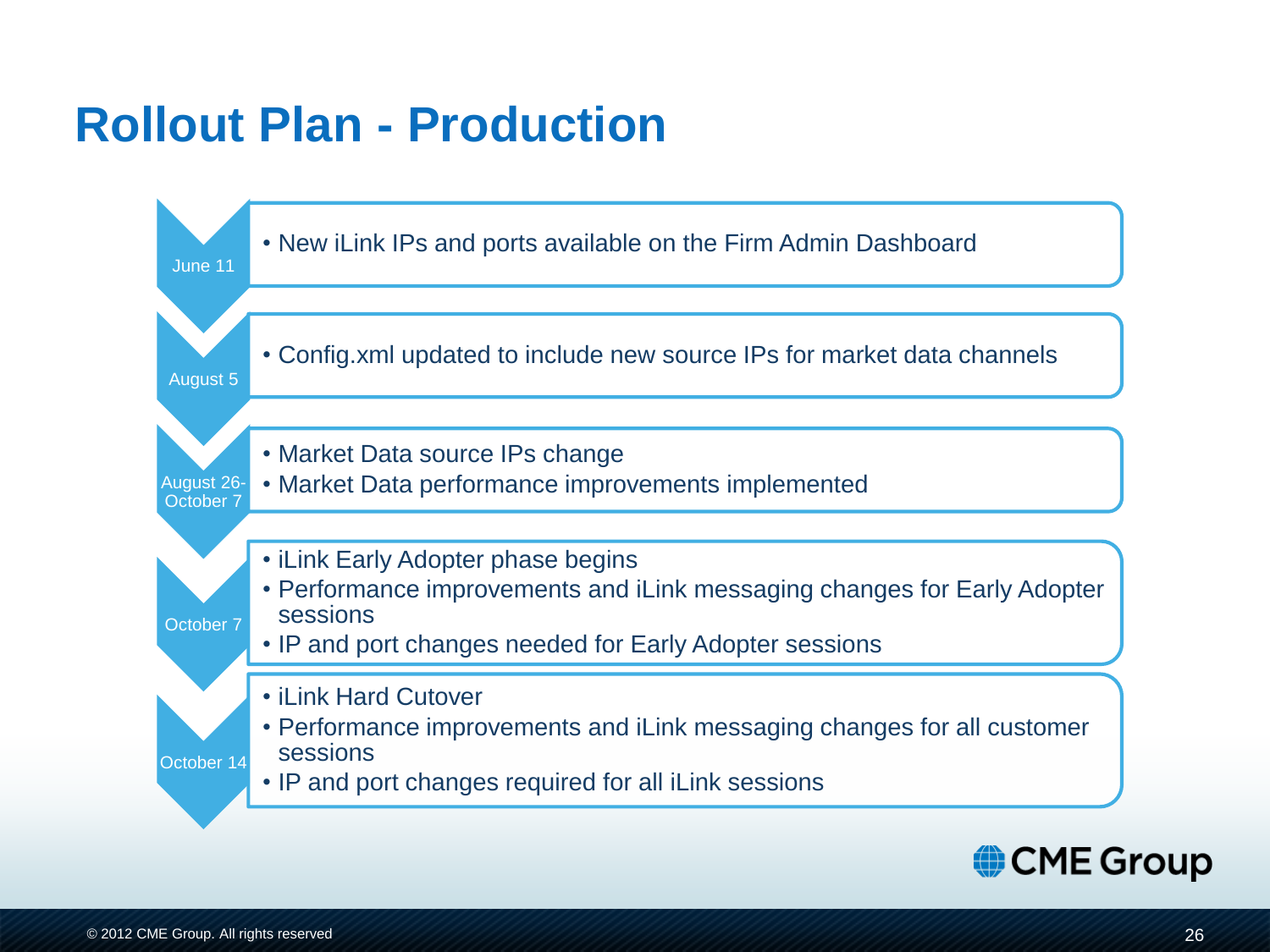### **Action Items**



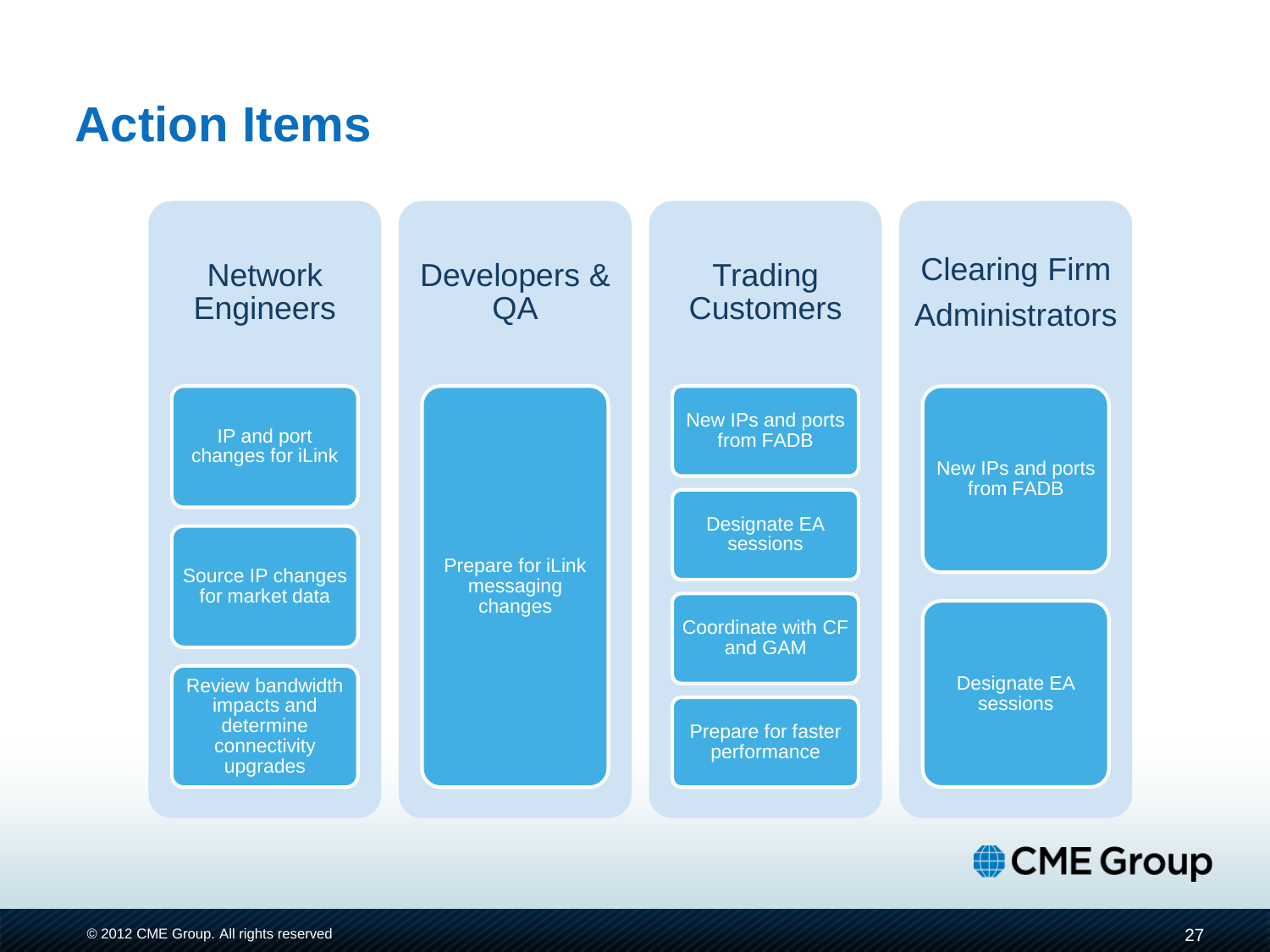

# **FIX/FAST Operator Release**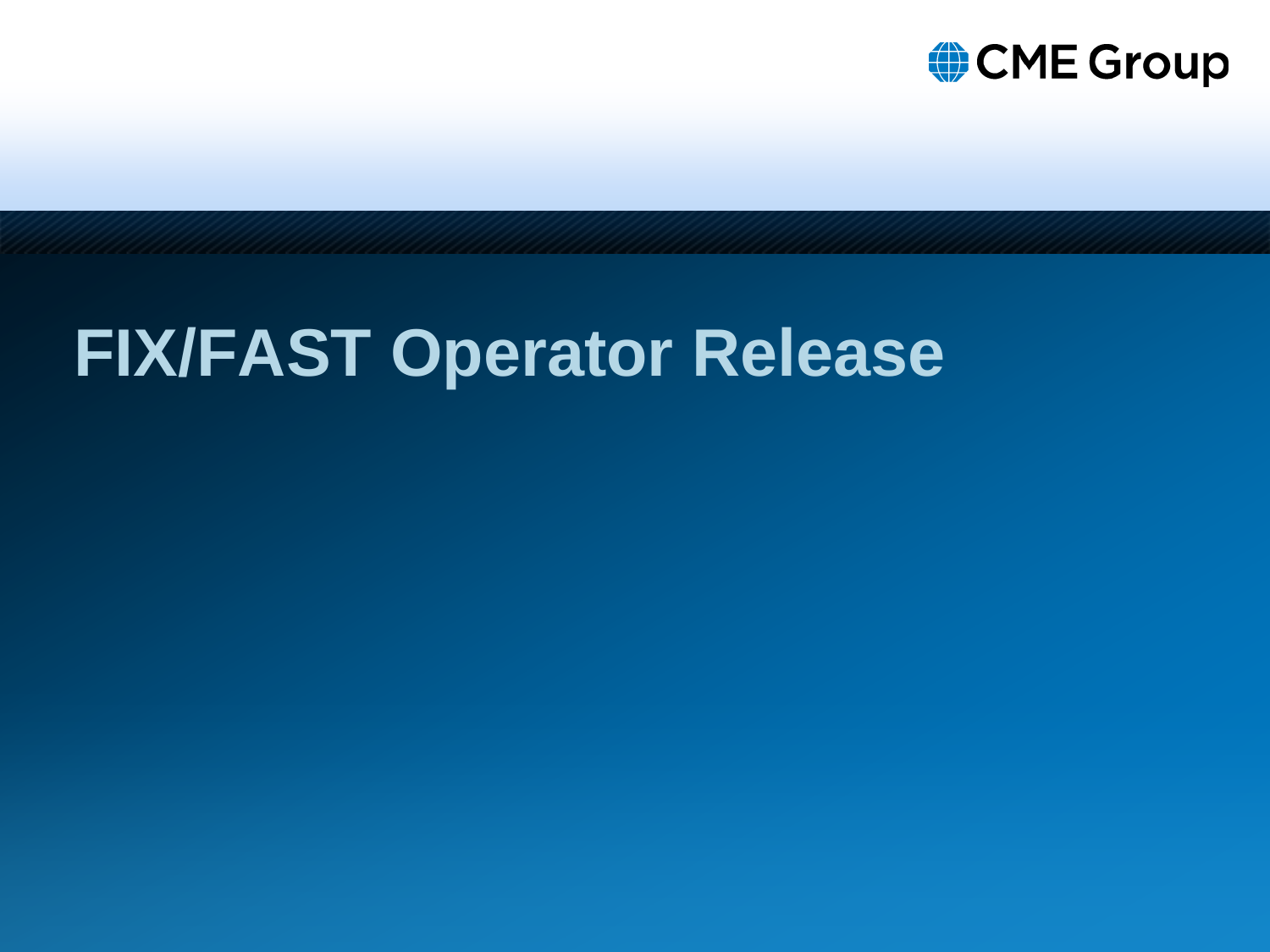### **Overview**

### **FIX/FAST and streamlined FIX/FAST Operator Release**

The lifecycle of the FIX/FAST protocol, including streamlined FIX/FAST, is rapidly approaching its end as an industry standard in the United States.

- •Compression is less critical
	- Increased availability of bandwidth
	- Availability of co-location services
- •Industry concerns about litigation and licensing activities
- •More efficient encoding and decoding needed

–Reduces processing requirements

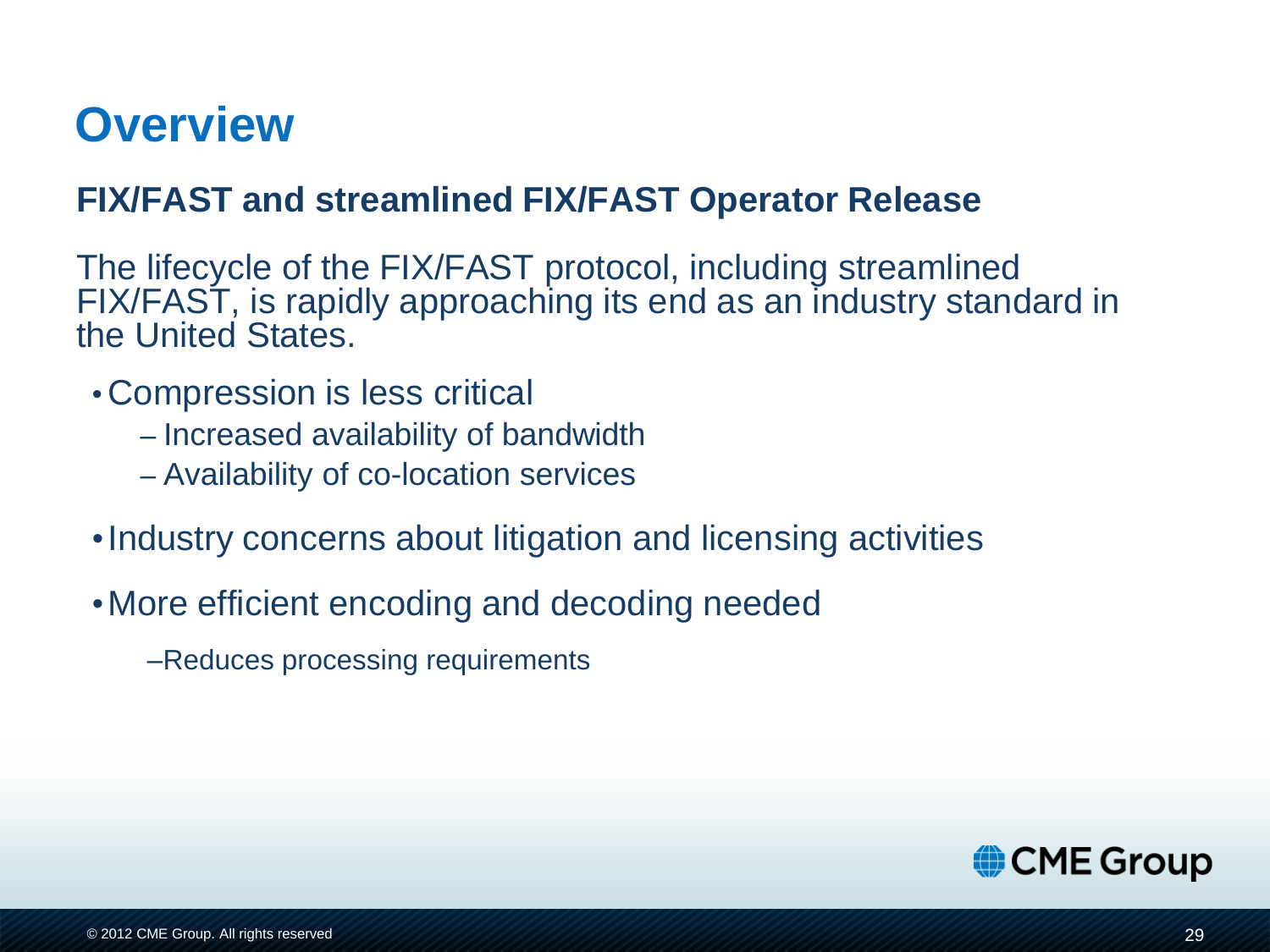### **Two-Phased Operator Release Plan**

- •Remove the copy, default, delta and increment operators from all FIX/FAST and streamlined FIX/FAST data feeds by **November 4th**
- •Evaluate and implement next-generation market data protocol in 2013

•Full schedule of the Operator Release can be found here:

[www.cmegroup.com/operatorrelease](http://www.cmegroup.com/operatorrelease)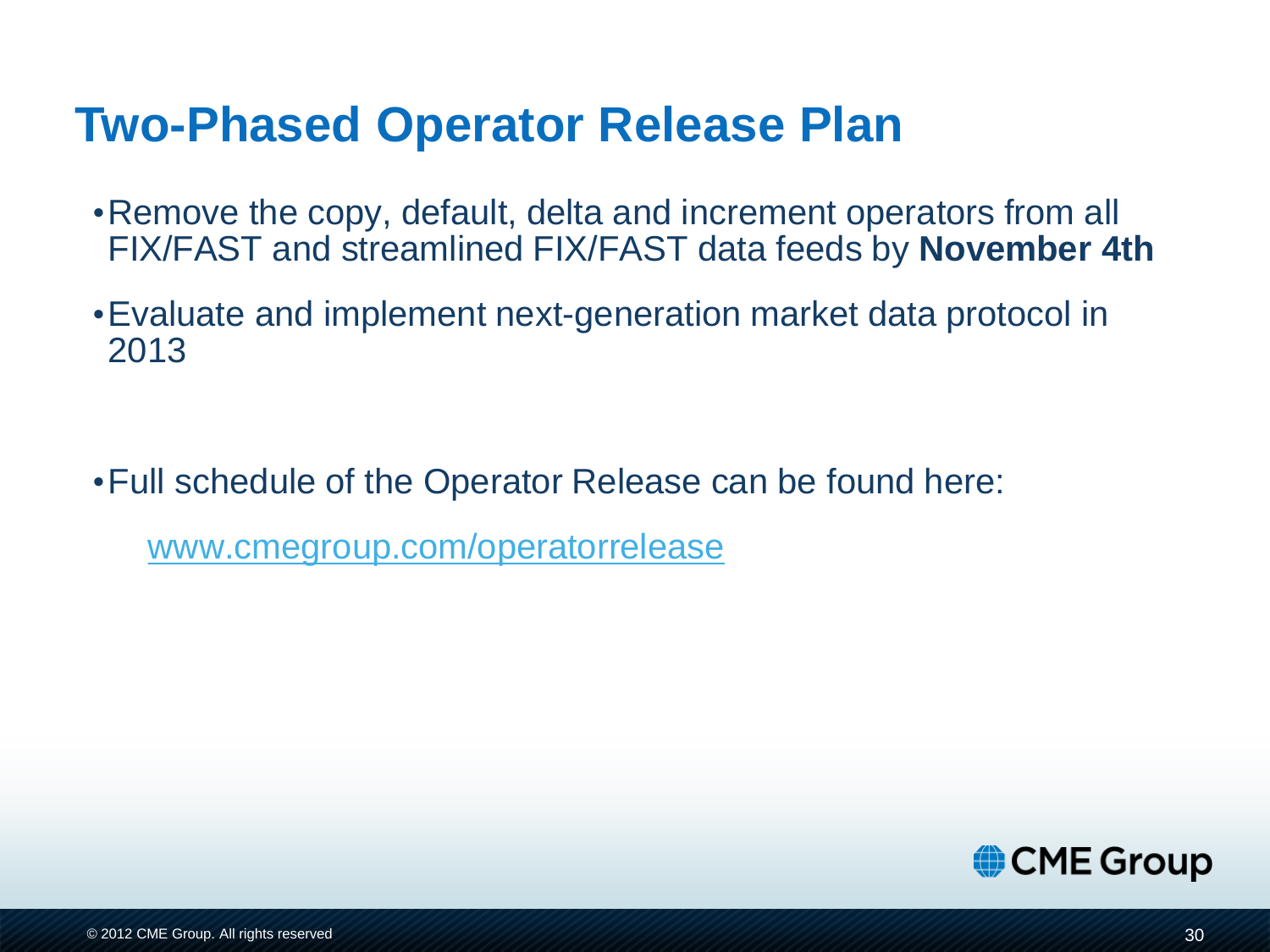### **Impacts**

New templates for all FIX/FAST and streamlined FIX/FAST message types

• Available now in their respective templates.xml files for testing in New Release

#### Bandwidth utilization will increase

- Amount of increase will vary by channel
- Estimated to increase as much as 20-50% across the Market Data Platform

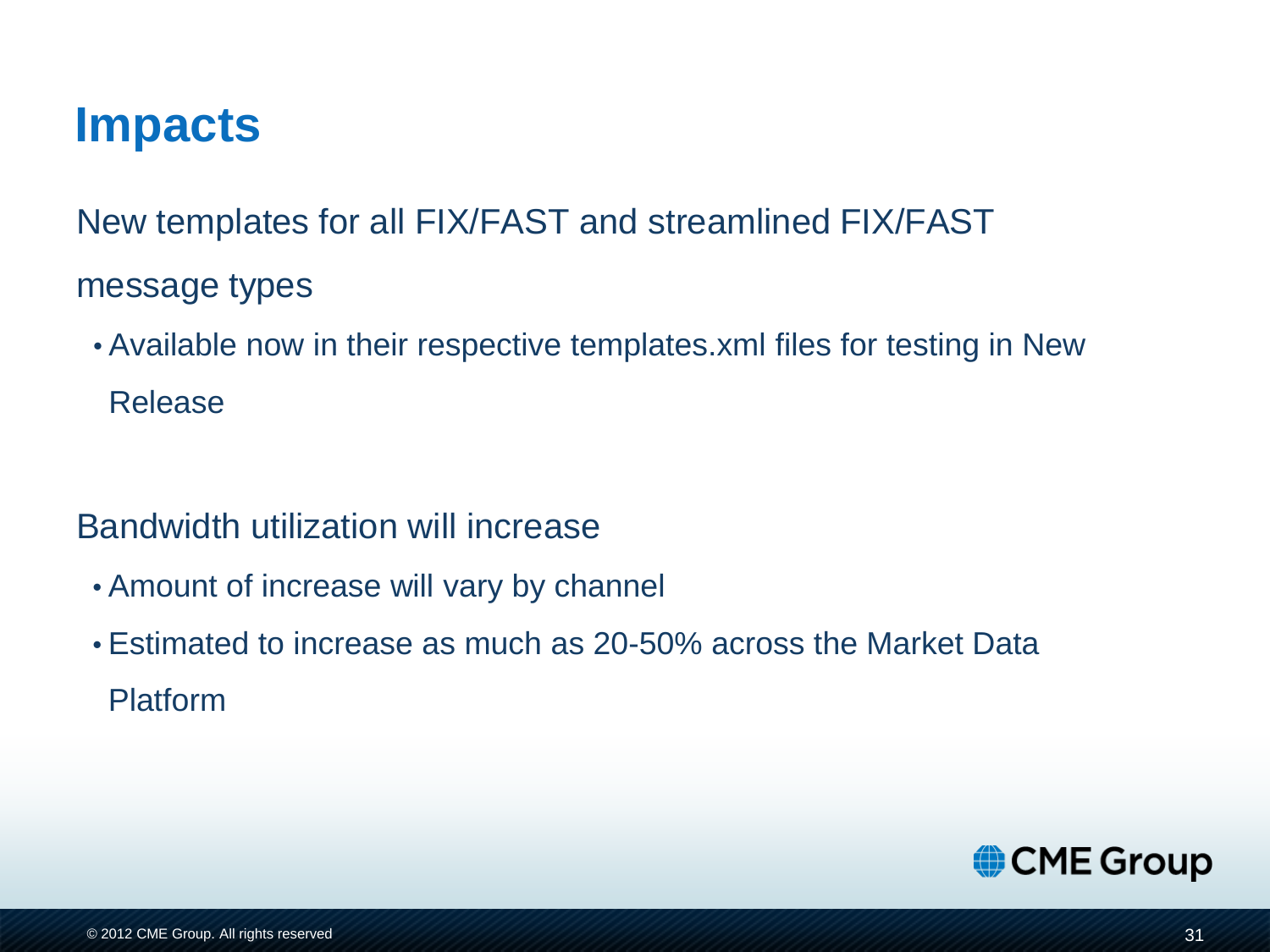### **Partner Market Data**

#### **Partner Market Data Scope**

Operators will be removed from the FIX/FAST messaging for:

| <b>BM&amp;FBovespa</b>            | <b>Bursa Malaysia Derivatives</b> |
|-----------------------------------|-----------------------------------|
| Dubai Mercantile Exchange         | GreenX                            |
| <b>Kansas City Board of Trade</b> | Korea Exchange                    |
| <b>MexDer BMV Group</b>           | <b>Minneapolis Grain Exchange</b> |

Operators will be removed from the streamlined FIX/FAST messaging for:

Eris Exchange Standard & Poor's

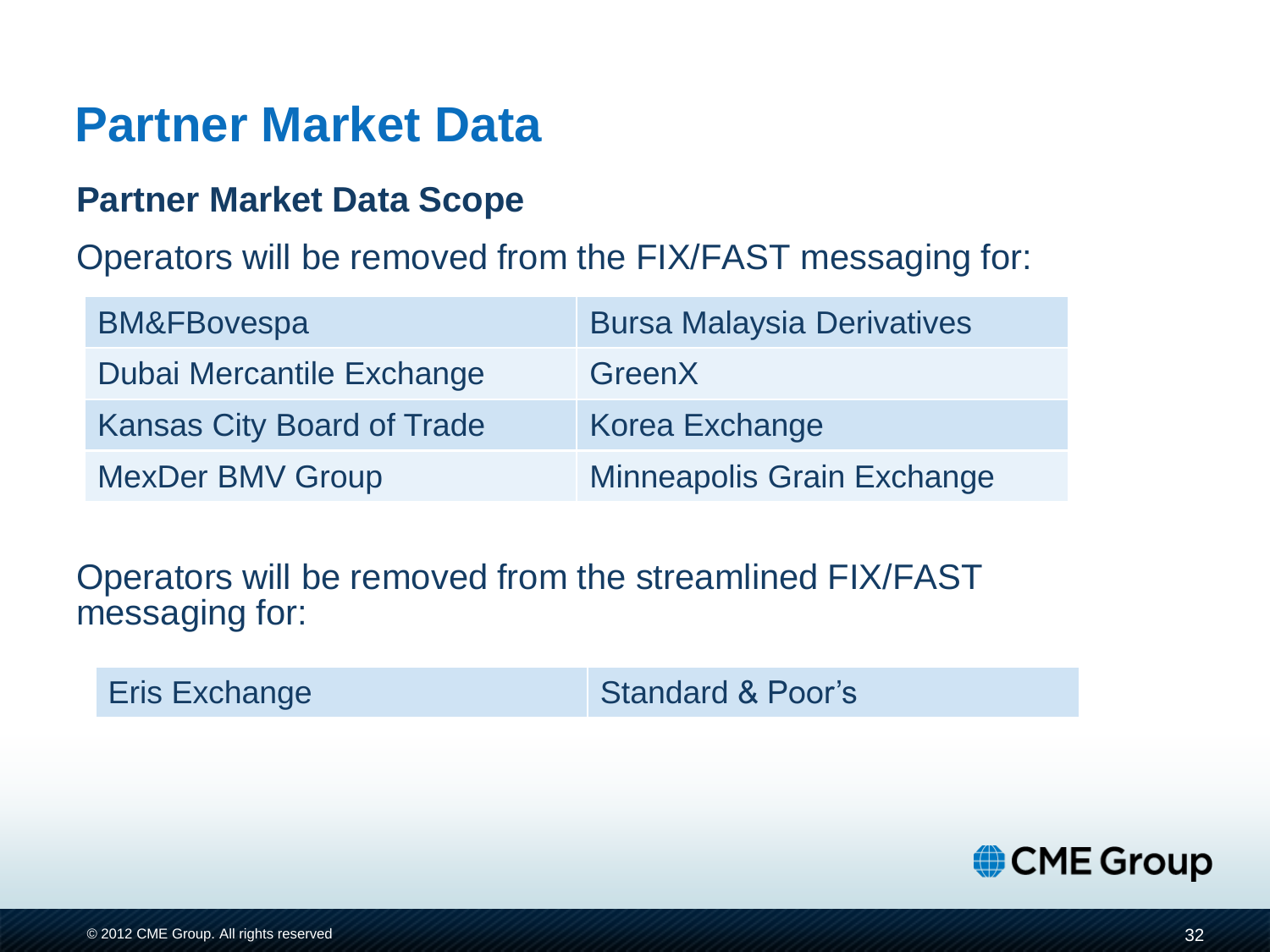### **Rollout Plan**



The production launch plan is available now in the CME Globex and Market Data Notices

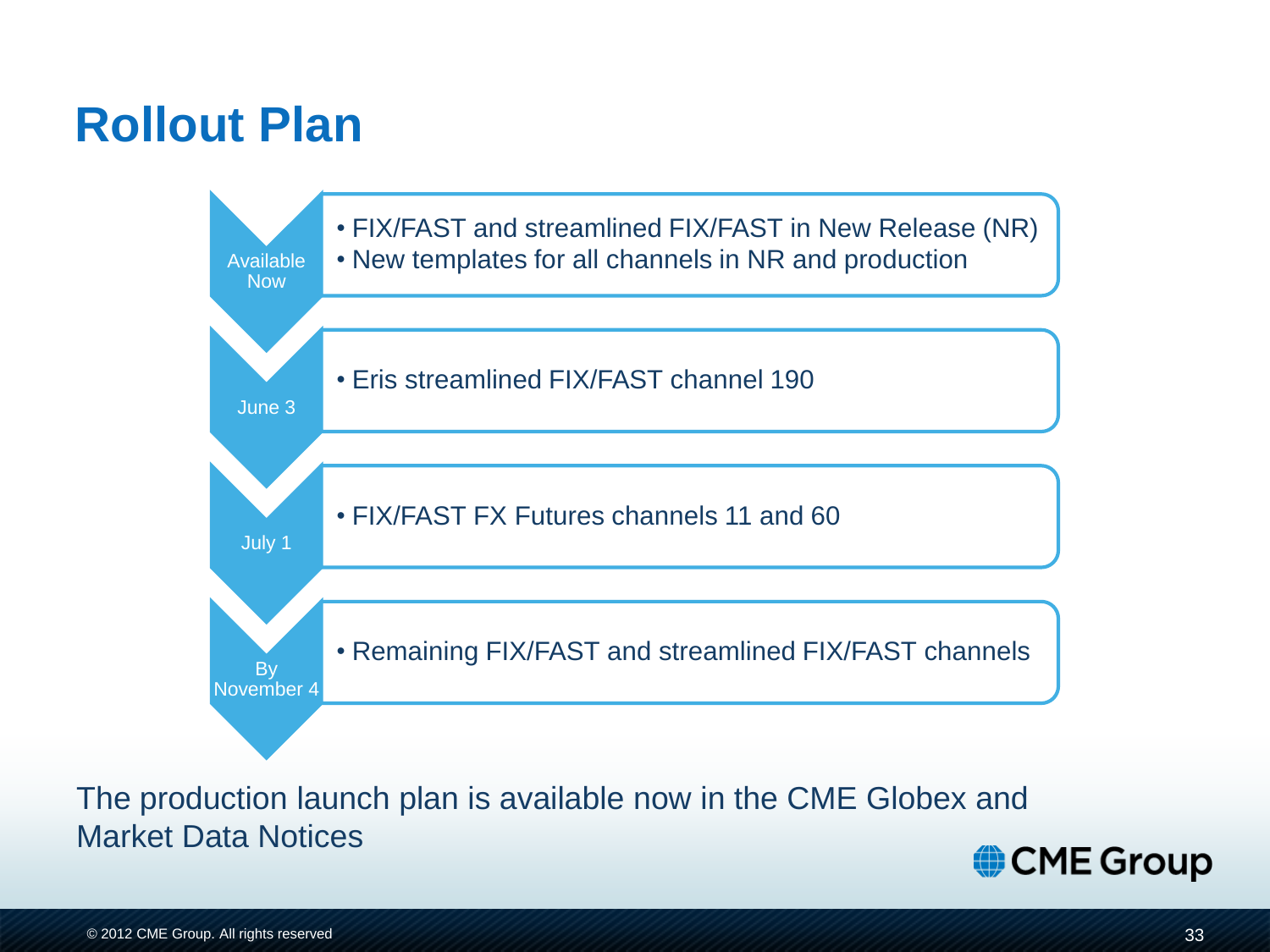

# **Performance and Bandwidth Projections**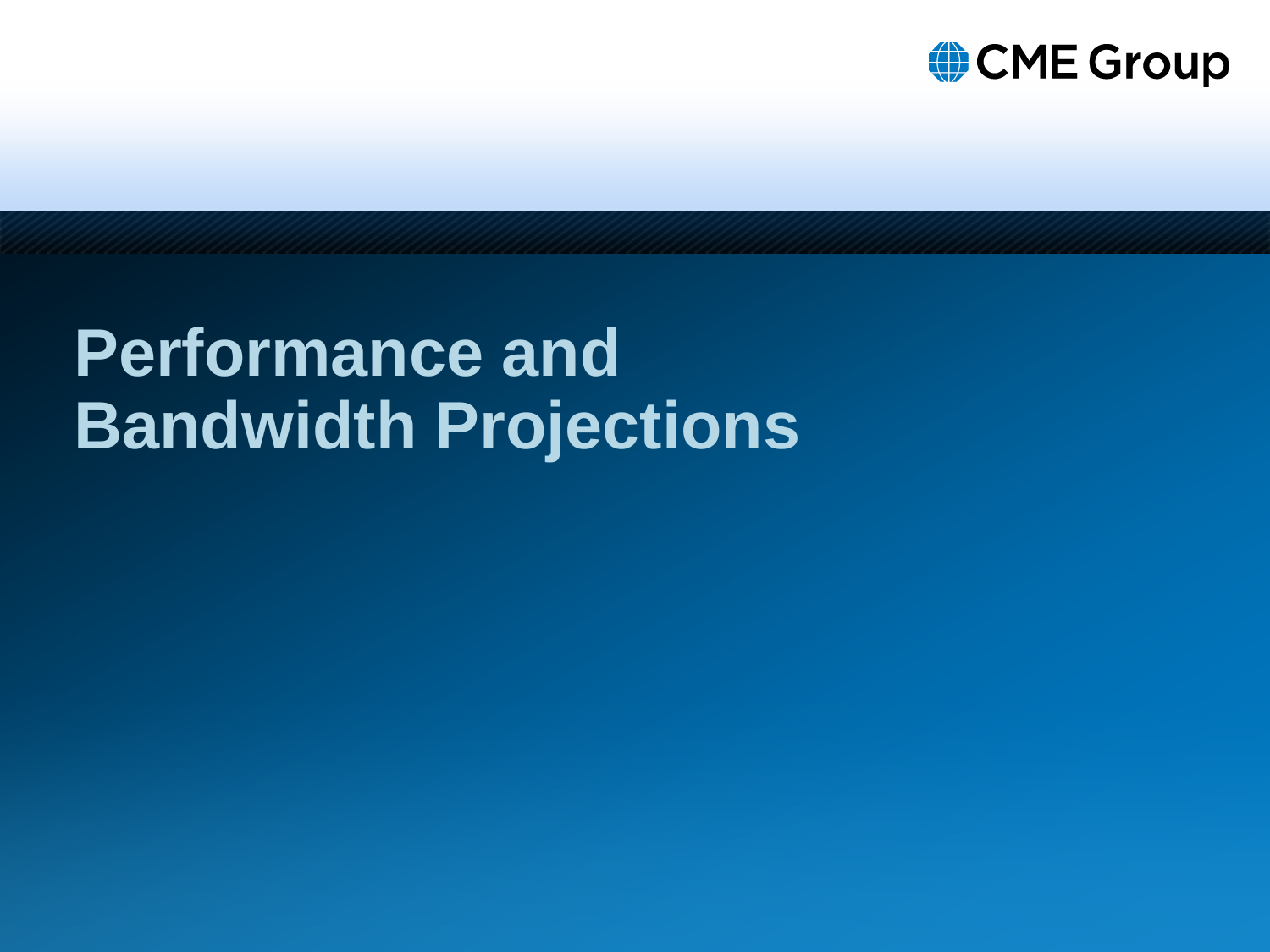## **iLink Round Trip Time (RTT) Projections\***

Improved median performance (50th percentile) Reduced latency "spikes" throughout the trading day (95th percentile)

| <b>iLink RTT</b>           | 50th Percentile<br><b>Improvement</b> | 95th Percentile<br><b>Improvement</b> |
|----------------------------|---------------------------------------|---------------------------------------|
| <b>Overall</b>             | 50-70%                                | 40-60%                                |
| <b>Non-Implied Futures</b> | 60-80%                                | 50-70%                                |
| <b>Implied Futures</b>     | 50-70%                                | 30-50%                                |
| <b>Options</b>             | 50-70%                                | $5 - 25%$                             |

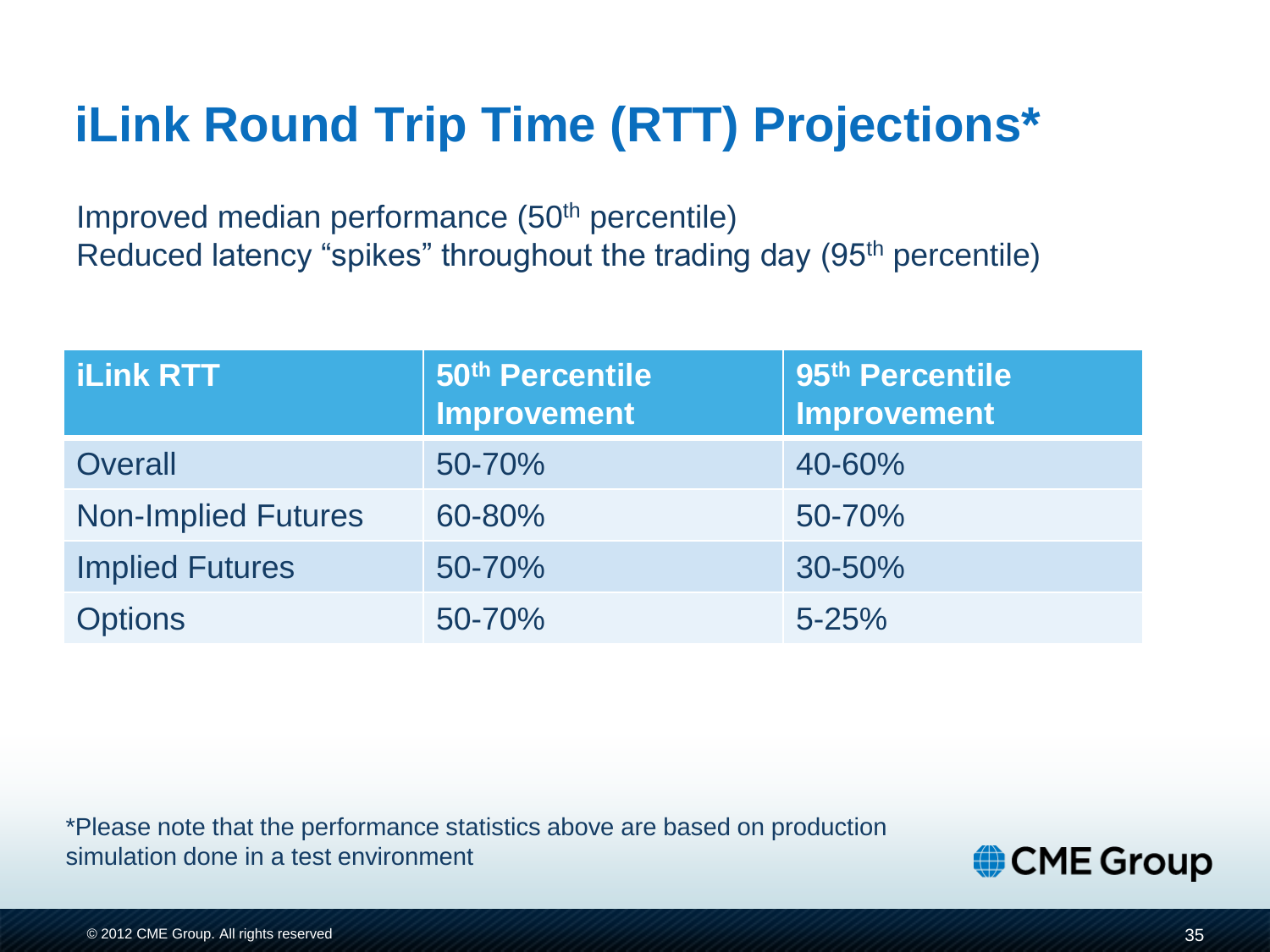### **FIX/FAST Performance Projections\***

Improved median performance (50th percentile) Reduced latency "spikes" throughout the trading day (95th percentile)

| <b>FIX/FAST</b><br><b>Performance</b> | 50th Percentile<br><b>Improvement</b> | 95th Percentile<br><b>Improvement</b> |
|---------------------------------------|---------------------------------------|---------------------------------------|
| Overall                               | 60-80%                                | 40-60%                                |
| <b>Non-Implied Futures</b>            | 60-80%                                | 50-70%                                |
| <b>Implied Futures</b>                | 60-80%                                | 30-50%                                |
| <b>Options</b>                        | 50-70%                                | $5 - 25%$                             |

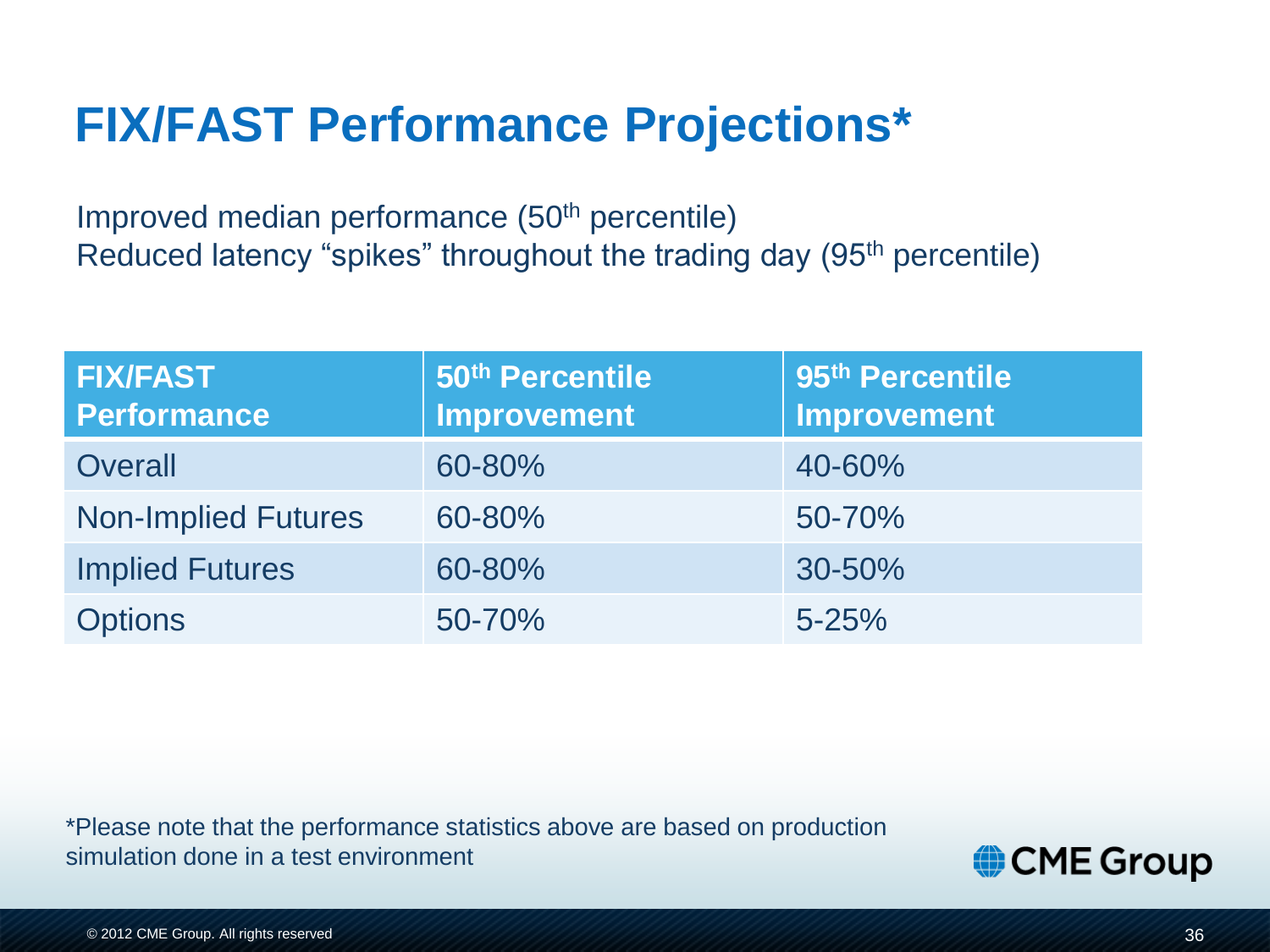## **iLink and FIX/FAST: Performance Projections\***

iLink order routing and FIX/FAST market data messaging will be brought into closer alignment

• Spread between dissemination of order routing and market data messages will be significantly reduced

| <b>iLink vs. FIX/FAST</b><br><b>Performance</b> | $\vert$ 50 <sup>th</sup> Improvement | 95 <sup>th</sup> Improved |
|-------------------------------------------------|--------------------------------------|---------------------------|
| Overall                                         | 75-95%                               | 70-90%                    |

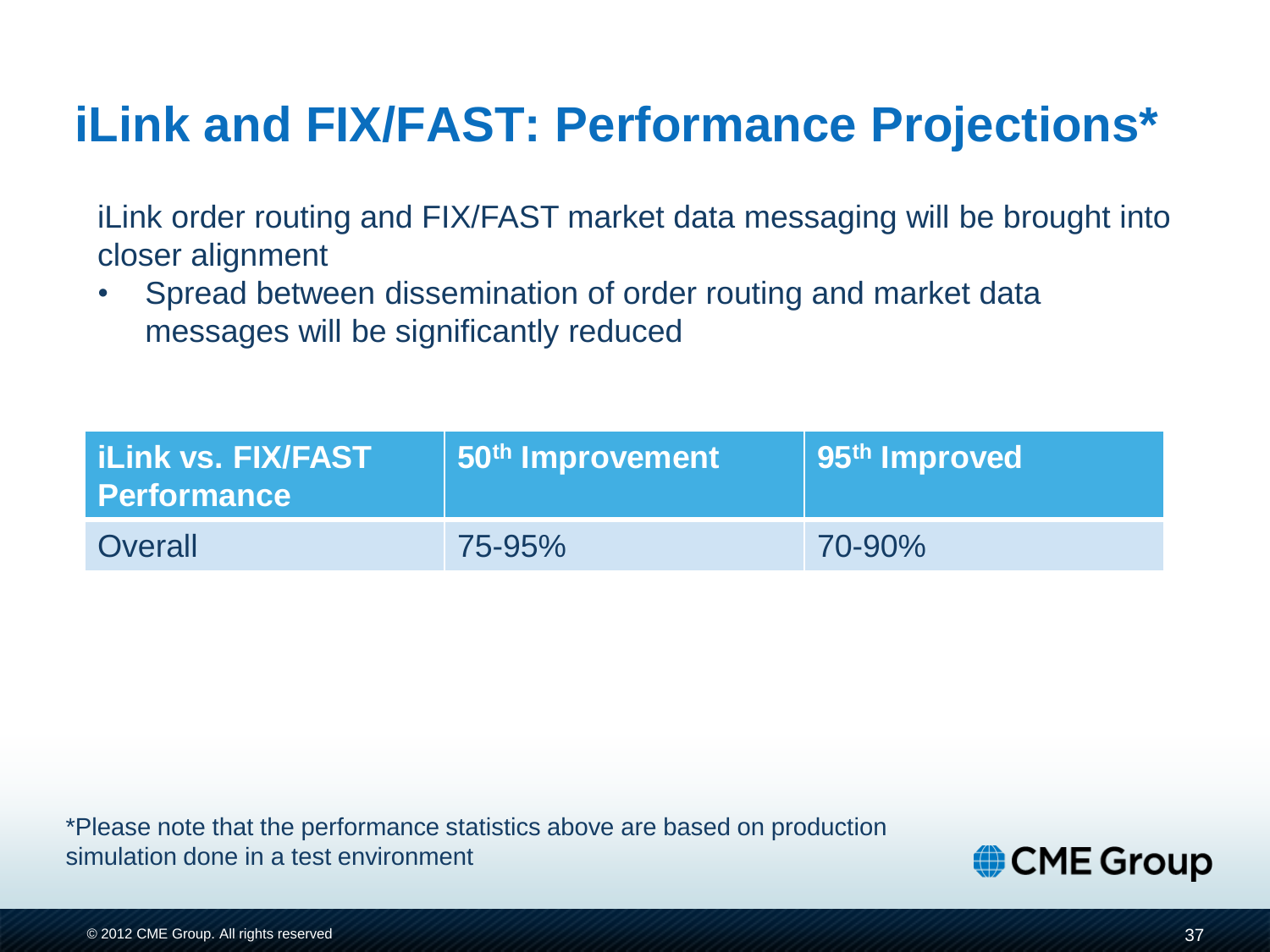### **FIX/FAST Peak Packet Projections**



• Includes both the Performance and FIX/FAST Operator Releases

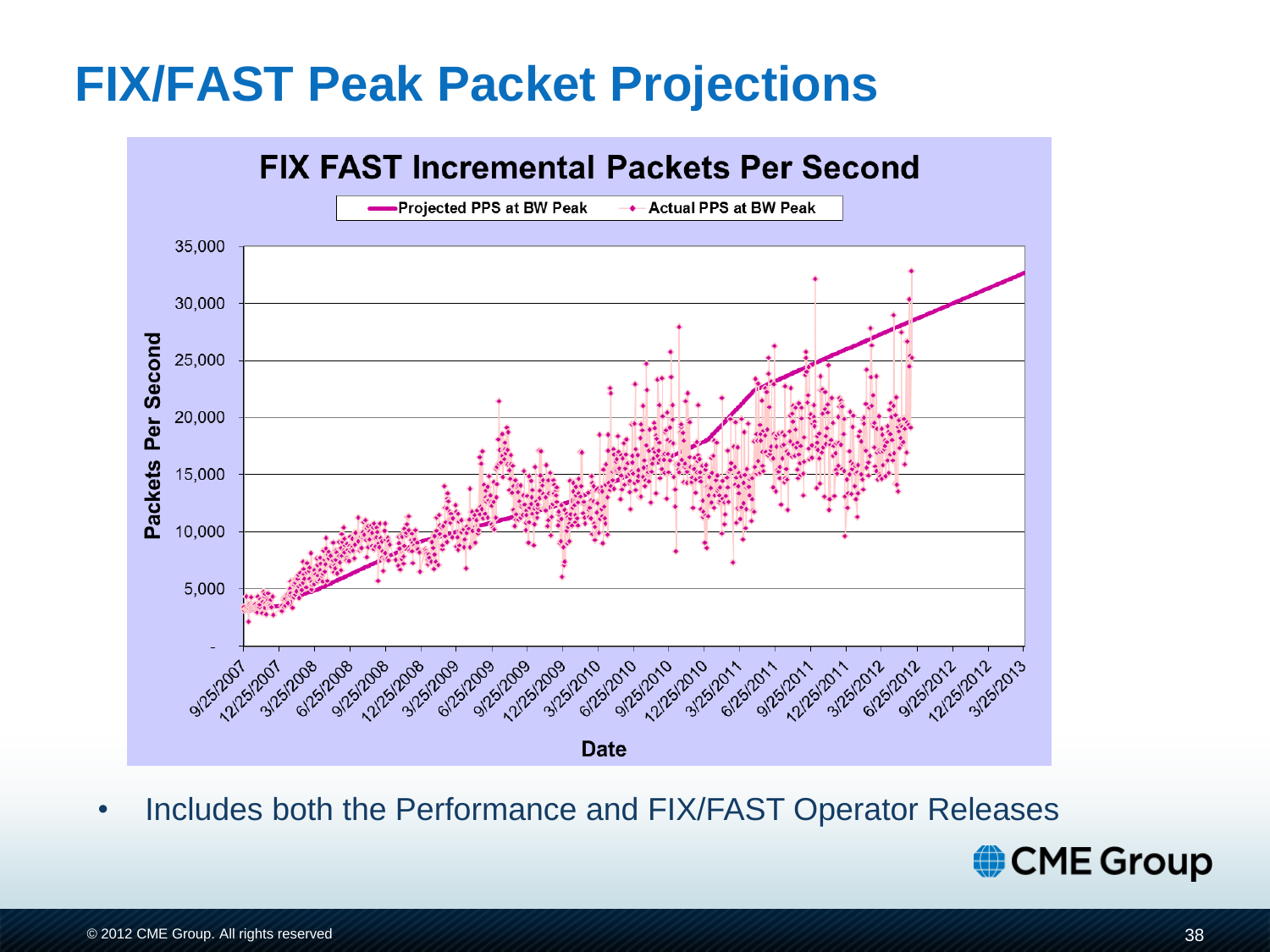### **FIX/FAST Peak Bandwidth Projections**



- Includes both the Performance and FIX/FAST Operator releases
- Previous projections forecast 40Mbps by December 2012
- 40% increase due to removal of operators boosts projection to **49Mbps**  CME Group by December 2012